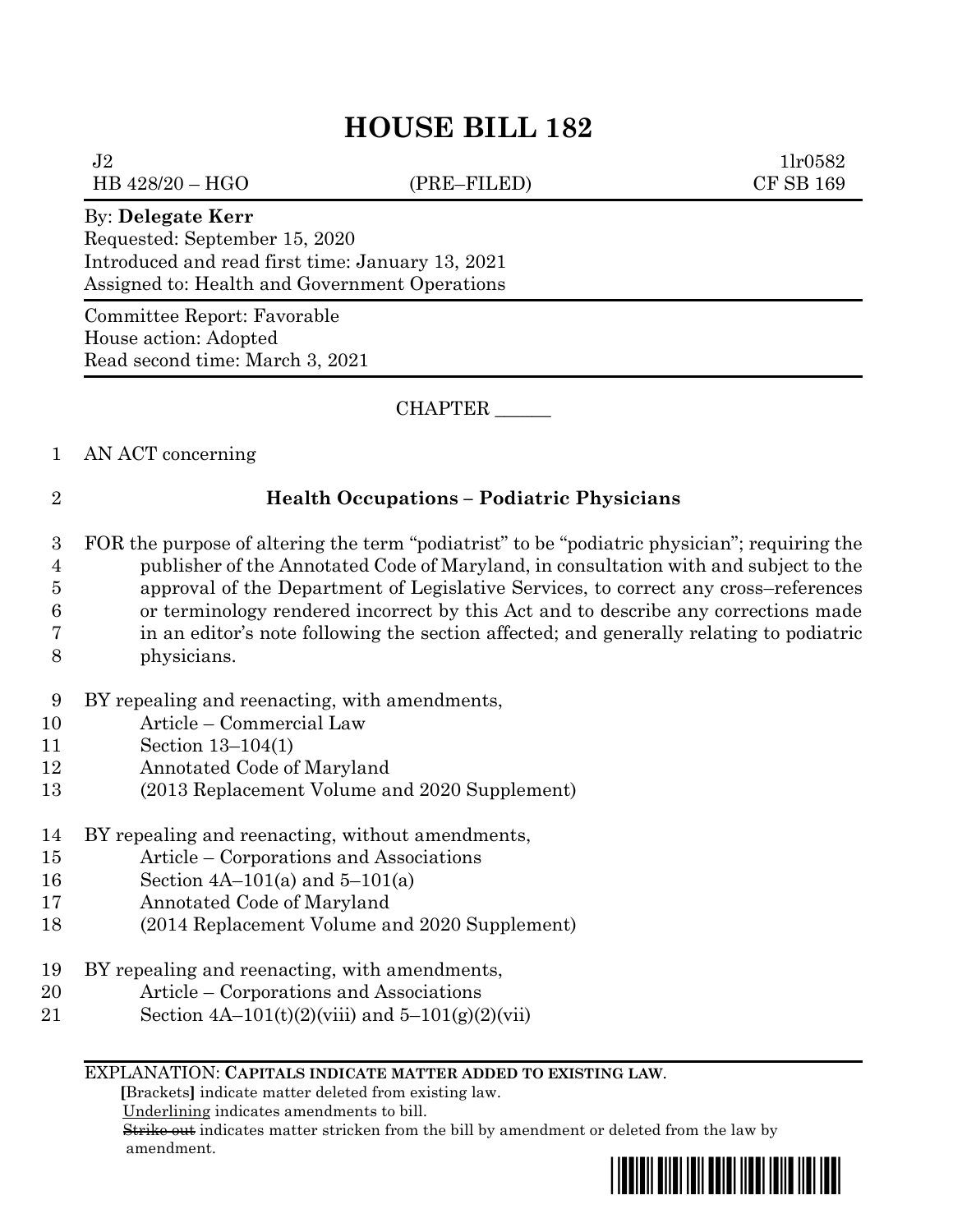| $\mathbf 1$      | Annotated Code of Maryland                         |
|------------------|----------------------------------------------------|
| $\overline{2}$   | (2014 Replacement Volume and 2020 Supplement)      |
| $\boldsymbol{3}$ | BY repealing and reenacting, without amendments,   |
| $\overline{4}$   | Article – Courts and Judicial Proceedings          |
| $\overline{5}$   | Section $3-2A-01(a)$                               |
| 6                | Annotated Code of Maryland                         |
| 7                | (2020 Replacement Volume)                          |
| 8                | BY repealing and reenacting, with amendments,      |
| $\boldsymbol{9}$ | Article – Courts and Judicial Proceedings          |
| 10               | Section $3-2A-01(f)(1)$                            |
| 11               | Annotated Code of Maryland                         |
| 12               | (2020 Replacement Volume)                          |
| 13               | BY repealing and reenacting, without amendments,   |
| 14               | Article – Criminal Law                             |
| 15               | Section $3-101(a)$                                 |
| 16               | Annotated Code of Maryland                         |
| 17               | (2012 Replacement Volume and 2020 Supplement)      |
| 18               | BY repealing and reenacting, with amendments,      |
| 19               | Article – Criminal Law                             |
| 20               | Section $3-101(b)(3)$                              |
| 21               | Annotated Code of Maryland                         |
| 22               | (2012 Replacement Volume and 2020 Supplement)      |
| $23\,$           | BY repealing and reenacting, with amendments,      |
| 24               | Article – Education                                |
| $25\,$           | Section $15-122(a)$                                |
| 26               | Annotated Code of Maryland                         |
| $27\,$           | (2018 Replacement Volume and 2020 Supplement)      |
| 28               | BY repealing and reenacting, with amendments,      |
| 29               | Article – Estates and Trusts                       |
| 30               | Section $7-401(bb)$                                |
| $31\,$           | Annotated Code of Maryland                         |
| 32               | (2017 Replacement Volume and 2020 Supplement)      |
| $33\,$           | BY repealing and reenacting, without amendments,   |
| 34               | Article - Health - General                         |
| $35\,$           | Section 3–401(a), 19–2001(a)(1), and 21–1113(a)(1) |
| 36               | Annotated Code of Maryland                         |
| 37               | (2019 Replacement Volume and 2020 Supplement)      |
| 38               | BY repealing and reenacting, with amendments,      |

Article – Health – General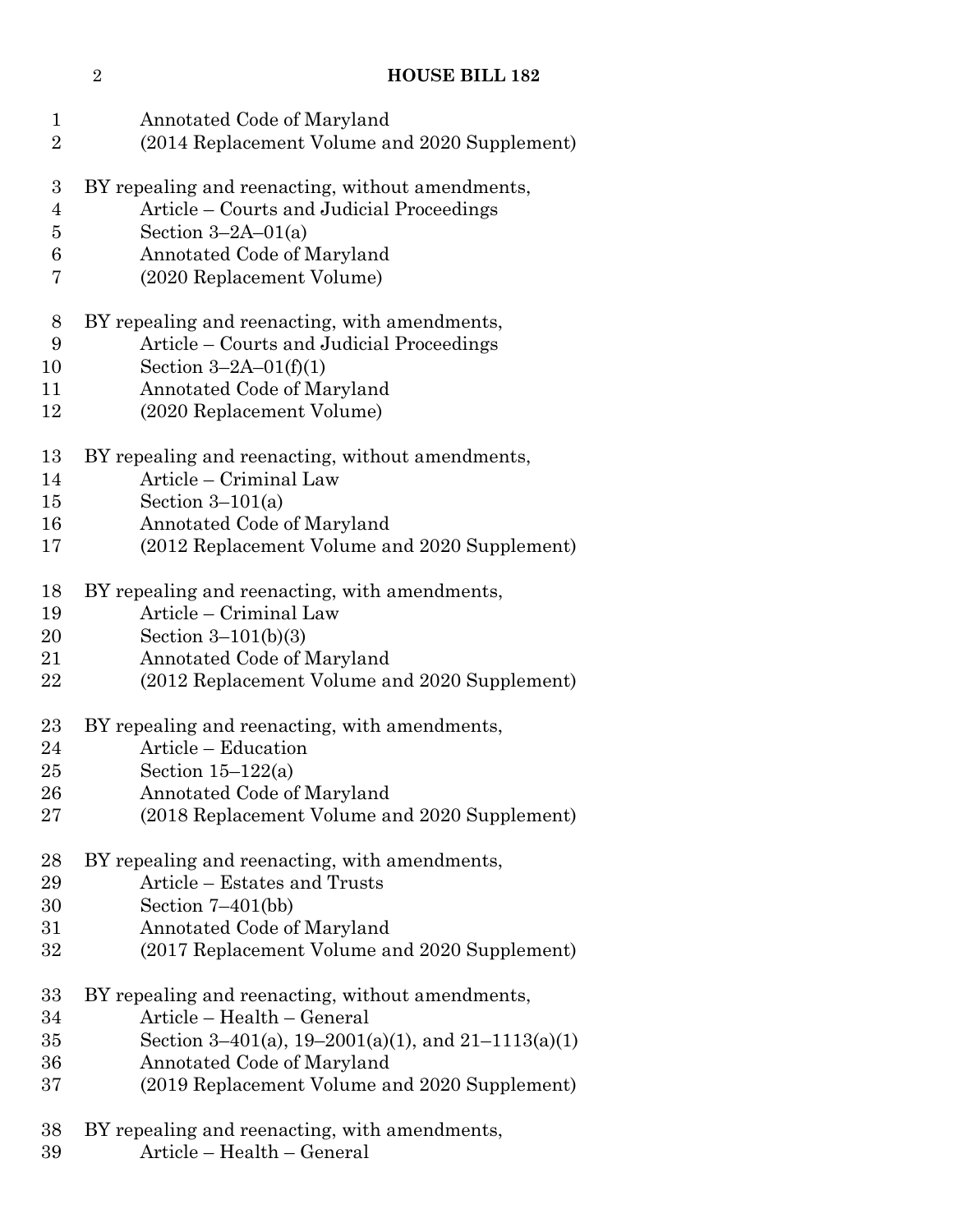| $\mathbf{1}$                   | Section 3-401(b), 4-401(a)(7), 4-403(a)(1)(xvi), 15-103(c)(3), 19-351(b), 19-712.5(f),<br>$19-2001(a)(4)(ii)8$ , and $21-1113(a)(2)$ |
|--------------------------------|--------------------------------------------------------------------------------------------------------------------------------------|
| $\sqrt{2}$<br>$\boldsymbol{3}$ |                                                                                                                                      |
| $\overline{4}$                 | Annotated Code of Maryland<br>(2019 Replacement Volume and 2020 Supplement)                                                          |
|                                |                                                                                                                                      |
| $\overline{5}$                 | BY repealing and reenacting, without amendments,                                                                                     |
| $6\phantom{.}6$                | Article – Health Occupations                                                                                                         |
| 7                              | Section 1-801(a), 8-512(a)(1), 12-101(a), 12-6A-01(a), and 16-101(a)                                                                 |
| $8\,$                          | Annotated Code of Maryland                                                                                                           |
| 9                              | (2014 Replacement Volume and 2020 Supplement)                                                                                        |
| 10                             | BY repealing and reenacting, with amendments,                                                                                        |
| 11                             | Article – Health Occupations                                                                                                         |
| 12                             | Section 1-801(d)(6), 8-512(a)(2), 12-101(b), 12-102(a), (c)(2)(ii), (d)(2), (e)(1), (f)(1),                                          |
| 13                             | and (m), $12-102.1(b)$ , $12-102.2(b)$ , $12-6A-01(b)$ ,<br>(g),<br>and                                                              |
| 14                             | $14-5F-14(b)(3)$ ; and $16-101(d)$ and (e), $16-103$ , $16-202(a)(2)$ and (3), (c), and                                              |
| 15                             | (d)(2) and (3), $16-205(a)(2)$ and (b)(3)(ii) and (iii) and (4), $16-307(f)(1)$ ,                                                    |
| 16                             | 16-308(a)(3) and (b), 16-310(a), 16-311(b), 16-318(a), 16-401, 16-402,                                                               |
| 17                             | 16–403, and 16–404 to be under the amended title "Title 16. Podiatric                                                                |
| 18                             | Physicians"                                                                                                                          |
| 19                             | Annotated Code of Maryland                                                                                                           |
| 20                             | (2014 Replacement Volume and 2020 Supplement)                                                                                        |
| 21                             | BY repealing and reenacting, with amendments,                                                                                        |
| 22                             | Article - Insurance                                                                                                                  |
| 23                             | Section 4-401(a)(1)(i) and (e)(3), 14-101(b), 14-110(a)(2)(ii)2, 15-702(b), 15-713(b)                                                |
| 24                             | and (c), and $15-805(a)(2)$                                                                                                          |
| 25                             | Annotated Code of Maryland                                                                                                           |
| 26                             | (2017 Replacement Volume and 2020 Supplement)                                                                                        |
| 27                             | BY repealing and reenacting, without amendments,                                                                                     |
| 28                             | Article – Insurance                                                                                                                  |
| 29                             | Section 14-101(a) and 15-805(a)(1)                                                                                                   |
| 30                             | Annotated Code of Maryland                                                                                                           |
| 31                             | (2017 Replacement Volume and 2020 Supplement)                                                                                        |
| 32                             | BY repealing and reenacting, with amendments,                                                                                        |
| 33                             | Article - State Personnel and Pensions                                                                                               |
| 34                             | Section 9–504(b)(2)(x)                                                                                                               |
| 35                             | Annotated Code of Maryland                                                                                                           |
| 36                             | (2015 Replacement Volume and 2020 Supplement)                                                                                        |
| 37                             | BY repealing and reenacting, without amendments,                                                                                     |
| 38                             | Article – Transportation                                                                                                             |
| 39                             | Section 13-616(a)(1)                                                                                                                 |
| 40                             | Annotated Code of Maryland                                                                                                           |
| 41                             | (2020 Replacement Volume)                                                                                                            |
|                                |                                                                                                                                      |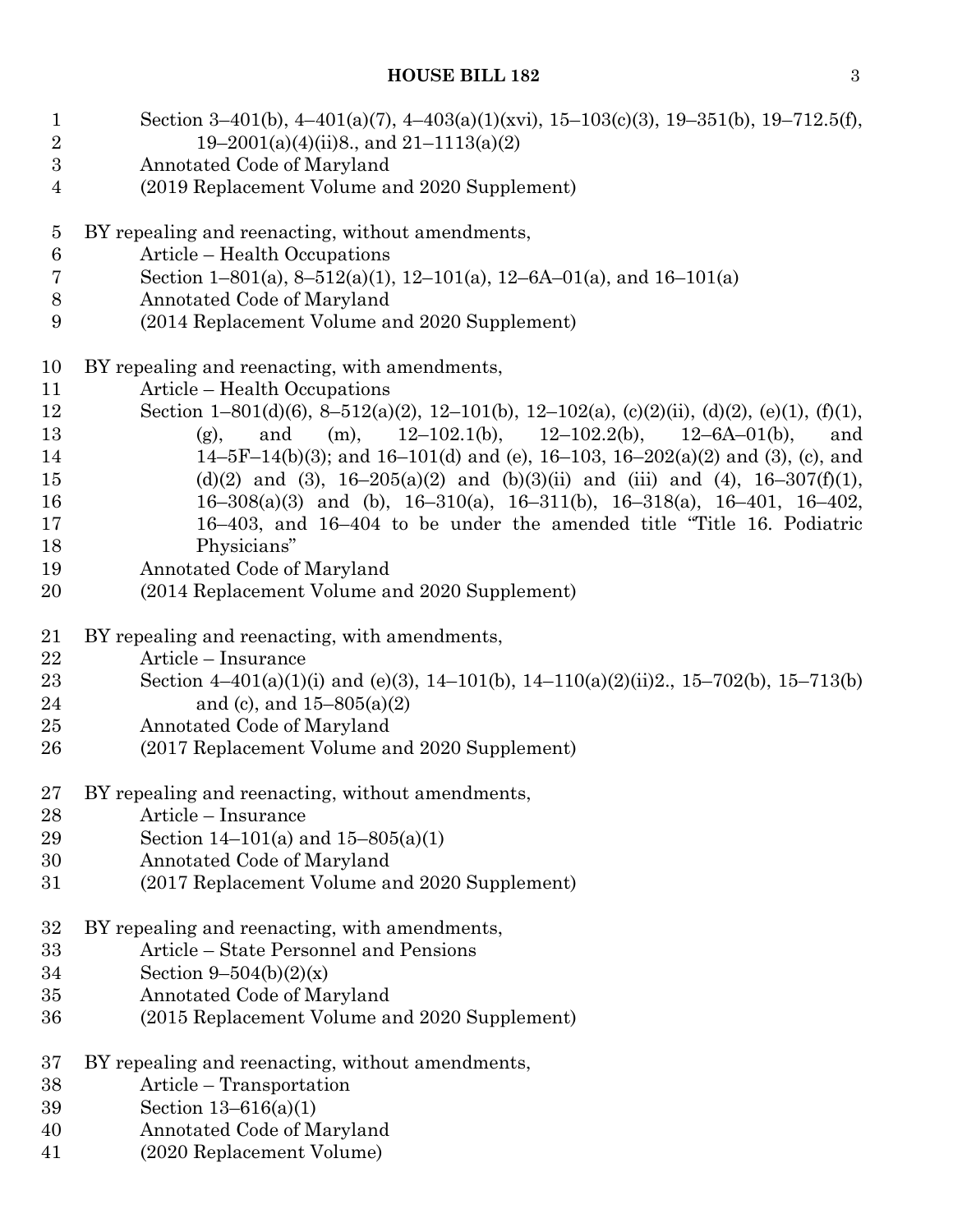| $\mathbf 1$<br>$\overline{2}$<br>$\boldsymbol{3}$<br>4<br>5<br>6 | BY repealing and reenacting, with amendments,<br>Article – Transportation<br>Section 13-616(a)(8) and (b)(1) and (2)(ii), $13-616.1(a)(2)(i)$ and (j), and<br>13–616.2(a)(1)(iii), (c)(1), and (h)<br>Annotated Code of Maryland<br>(2020 Replacement Volume)                                                                                                                                                                                                                                                                     |                                                                                   |  |
|------------------------------------------------------------------|-----------------------------------------------------------------------------------------------------------------------------------------------------------------------------------------------------------------------------------------------------------------------------------------------------------------------------------------------------------------------------------------------------------------------------------------------------------------------------------------------------------------------------------|-----------------------------------------------------------------------------------|--|
| 7<br>$8\,$                                                       | SECTION 1. BE IT ENACTED BY THE GENERAL ASSEMBLY OF MARYLAND,<br>That the Laws of Maryland read as follows:                                                                                                                                                                                                                                                                                                                                                                                                                       |                                                                                   |  |
| 9                                                                | <b>Article - Commercial Law</b>                                                                                                                                                                                                                                                                                                                                                                                                                                                                                                   |                                                                                   |  |
| 10                                                               | $13 - 104.$                                                                                                                                                                                                                                                                                                                                                                                                                                                                                                                       |                                                                                   |  |
| 11                                                               |                                                                                                                                                                                                                                                                                                                                                                                                                                                                                                                                   | This title does not apply to:                                                     |  |
| 12<br>13<br>14<br>15<br>16<br>17                                 | The professional services of a certified public accountant, architect,<br>(1)<br>clergyman, professional engineer, lawyer, veterinarian, insurance company authorized to<br>do business in the State, insurance producer licensed by the State, Christian Science<br>practitioner, land surveyor, property line surveyor, chiropractor, optometrist, physical<br>therapist, [podiatrist] PODIATRIC PHYSICIAN, real estate broker, associate real estate<br>broker, or real estate salesperson, or medical or dental practitioner; |                                                                                   |  |
| 18                                                               |                                                                                                                                                                                                                                                                                                                                                                                                                                                                                                                                   | <b>Article - Corporations and Associations</b>                                    |  |
| 19                                                               | $4A-101.$                                                                                                                                                                                                                                                                                                                                                                                                                                                                                                                         |                                                                                   |  |
| 20                                                               | (a)                                                                                                                                                                                                                                                                                                                                                                                                                                                                                                                               | In this title the following terms have the meanings indicated.                    |  |
| 21                                                               | (t)                                                                                                                                                                                                                                                                                                                                                                                                                                                                                                                               | "Professional service" includes a service provided by:<br>(2)                     |  |
| 22                                                               |                                                                                                                                                                                                                                                                                                                                                                                                                                                                                                                                   | (viii) A [podiatrist] PODIATRIC PHYSICIAN;                                        |  |
| 23                                                               | $5 - 101.$                                                                                                                                                                                                                                                                                                                                                                                                                                                                                                                        |                                                                                   |  |
| 24                                                               | (a)                                                                                                                                                                                                                                                                                                                                                                                                                                                                                                                               | In this subtitle the following words have the meanings indicated.                 |  |
| 25<br>26                                                         | (g)<br>by:                                                                                                                                                                                                                                                                                                                                                                                                                                                                                                                        | "Professional service" includes, but is not limited to, a service provided<br>(2) |  |
| 27                                                               |                                                                                                                                                                                                                                                                                                                                                                                                                                                                                                                                   | A [podiatrist] PODIATRIC PHYSICIAN;<br>(vii)                                      |  |
| 28                                                               |                                                                                                                                                                                                                                                                                                                                                                                                                                                                                                                                   | <b>Article – Courts and Judicial Proceedings</b>                                  |  |
| 29                                                               | $3 - 2A - 01$ .                                                                                                                                                                                                                                                                                                                                                                                                                                                                                                                   |                                                                                   |  |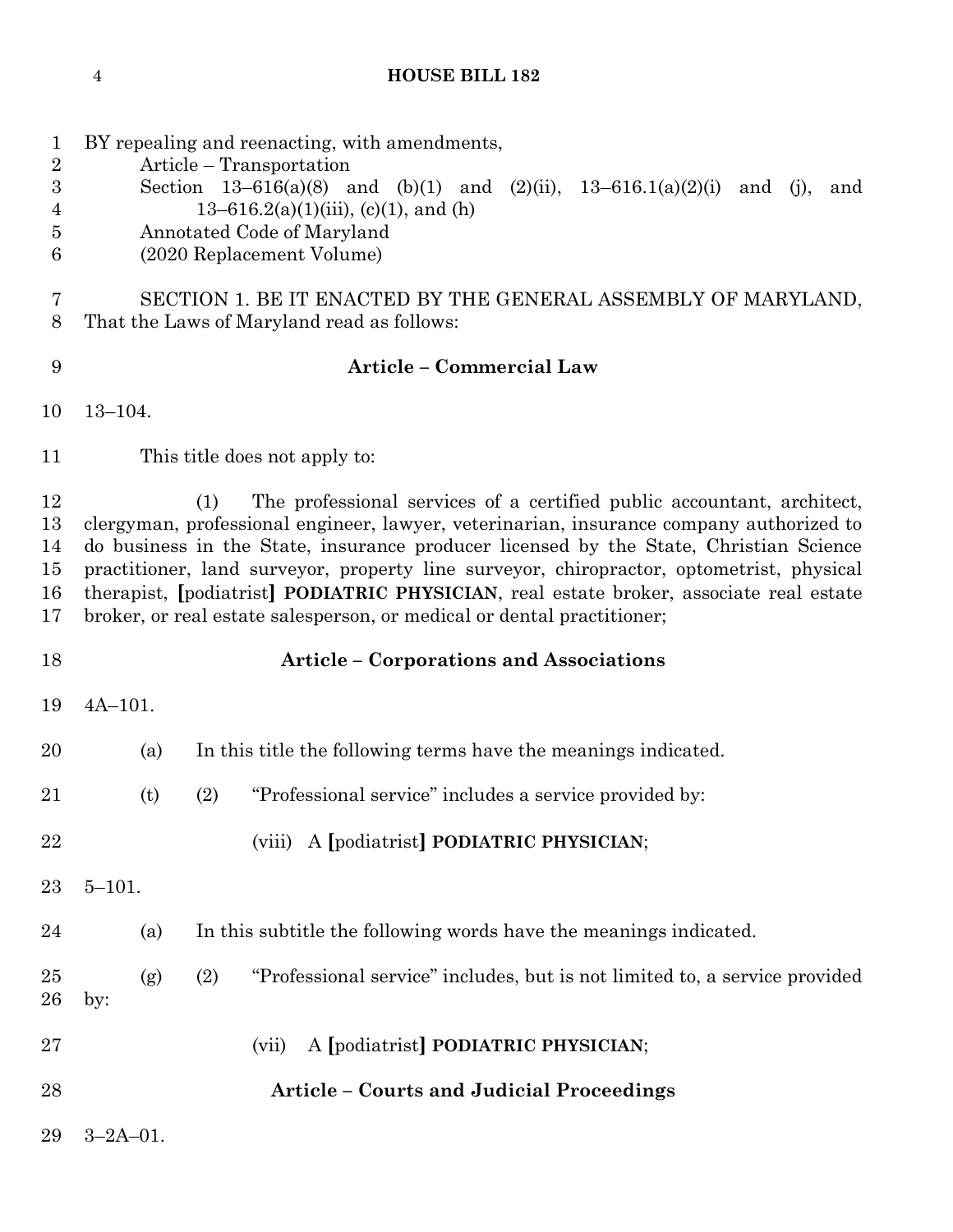(a) In this subtitle the following terms have the meanings indicated unless the context of their use requires otherwise.

 (f) (1) "Health care provider" means a hospital, a related institution as defined in § 19–301 of the Health – General Article, a medical day care center, a hospice care program, an assisted living program, a freestanding ambulatory care facility as defined in § 19–3B–01 of the Health – General Article, a physician, an osteopath, an optometrist, a chiropractor, a registered or licensed practical nurse, a dentist, a **[**podiatrist**] PODIATRIC PHYSICIAN**, a psychologist, a licensed certified social worker–clinical, and a physical therapist, licensed or authorized to provide one or more health care services in Maryland.

# **Article – Criminal Law**

3–101.

- (a) In this subtitle the following words have the meanings indicated.
- (b) "Licensed health care professional" means a duly licensed or certified:
- (3) **[**podiatrist**] PODIATRIC PHYSICIAN**;
- **Article – Education**
- 15–122.

 (a) This section applies only to an institution of higher education that awards a degree that an individual may use to meet the educational requirements for licensure under the Health Occupations Article as a physician, advanced practice nurse, dentist, physician assistant, or **[**podiatrist**] PODIATRIC PHYSICIAN**.

- 
- **Article – Estates and Trusts**
- 7–401.

 (bb) If the estate is of a physician, **[**podiatrist**] PODIATRIC PHYSICIAN**, optometrist, or dentist who was a sole practitioner, the administrator shall follow the notice 25 requirements under  $\S$  4–305 of the Health – General Article before the destruction or transfer of any medical records of a patient of the decedent.

- **Article – Health – General**
	- 3–401.

(a) In this subtitle the following words have the meanings indicated.

(b) "Authorized prescriber" means a licensed registered nurse, licensed dentist,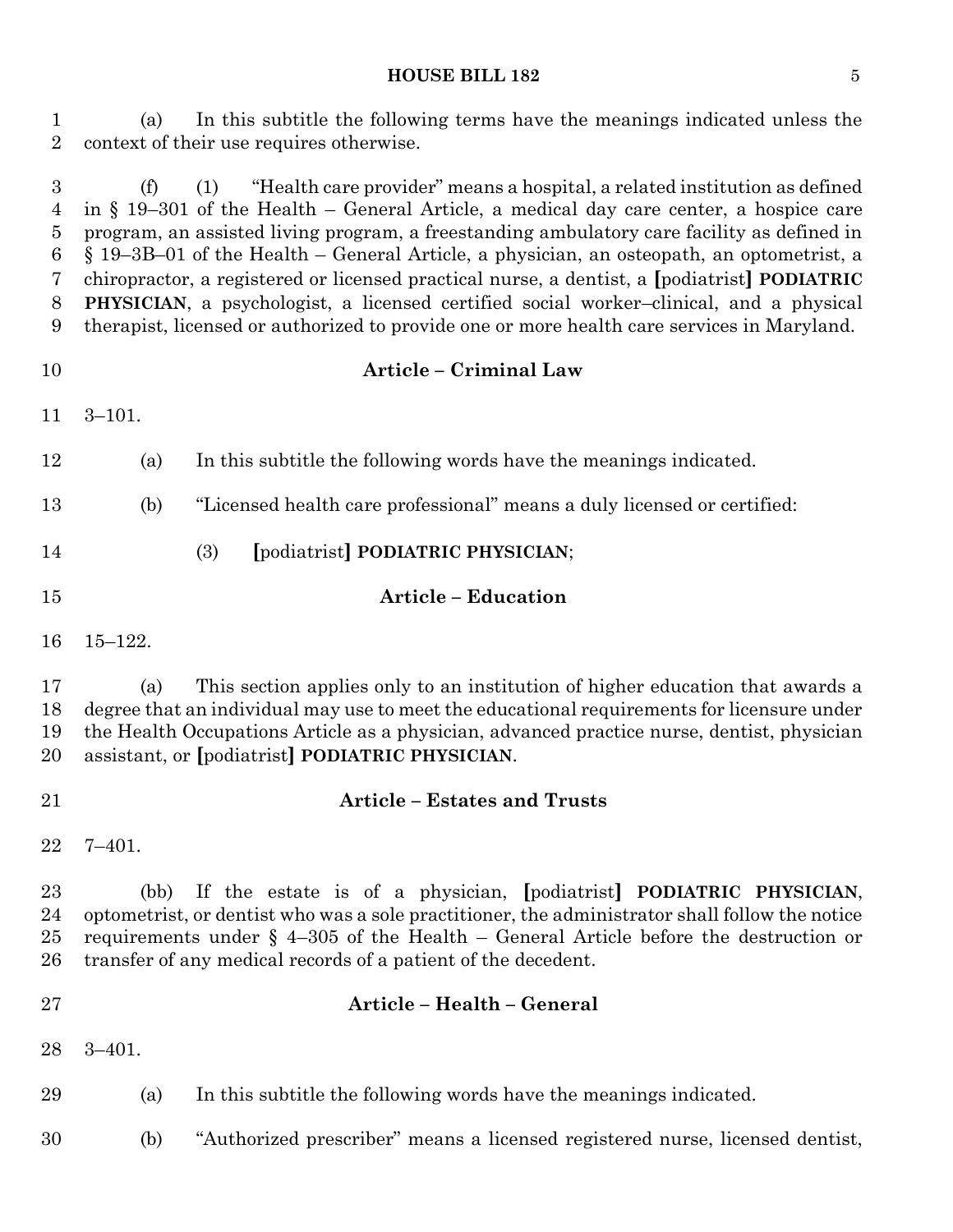licensed physician, licensed physician's assistant, licensed **[**podiatrist**] PODIATRIC PHYSICIAN**, or other individual authorized by law to prescribe prescription or nonprescription drugs or devices.

4–401.

- (a) In this section, "provider" means:
- 
- (7) A **[**podiatrist**] PODIATRIC PHYSICIAN**; or

4–403.

(a) (1) In this section, a "health care provider" means:

(xvi) A **[**podiatrist**] PODIATRIC PHYSICIAN**;

15–103.

 (c) (3) The Secretary may contract with insurance companies or nonprofit health service plans or with individuals, associations, partnerships, incorporated or unincorporated groups of physicians, chiropractors, dentists, **[**podiatrists**] PODIATRIC PHYSICIANS**, optometrists, pharmacists, hospitals, nursing homes, nurses, including nurse anesthetists, nurse midwives and certified nurse practitioners, opticians, and other health practitioners who are licensed or certified in this State and perform services on the prescription or referral of a physician.

19–351.

 (b) (1) A hospital or related institution that provides services that licensed **[**podiatrists**] PODIATRIC PHYSICIANS** are authorized to perform under Title 16 of the Health Occupations Article, other than incidental care, shall include, in its bylaws, rules, or regulations, provisions for use of facilities by and staff privileges for qualified **[**podiatrists**] PODIATRIC PHYSICIANS**.

 (2) The hospital or related institution may restrict use of facilities and staff privileges by **[**podiatrists**] PODIATRIC PHYSICIANS** to those **[**podiatrists**] PODIATRIC PHYSICIANS** who meet the qualifications that the hospital or related institution sets for granting those privileges.

 (3) The qualifications that the hospital or related institution sets for granting privileges for services that licensed **[**podiatrists**] PODIATRIC PHYSICIANS** are authorized to perform under Title 16 of the Health Occupations Article shall include consideration of the training, education, and experience of the **[**podiatrist**] PODIATRIC PHYSICIAN**.

19–712.5.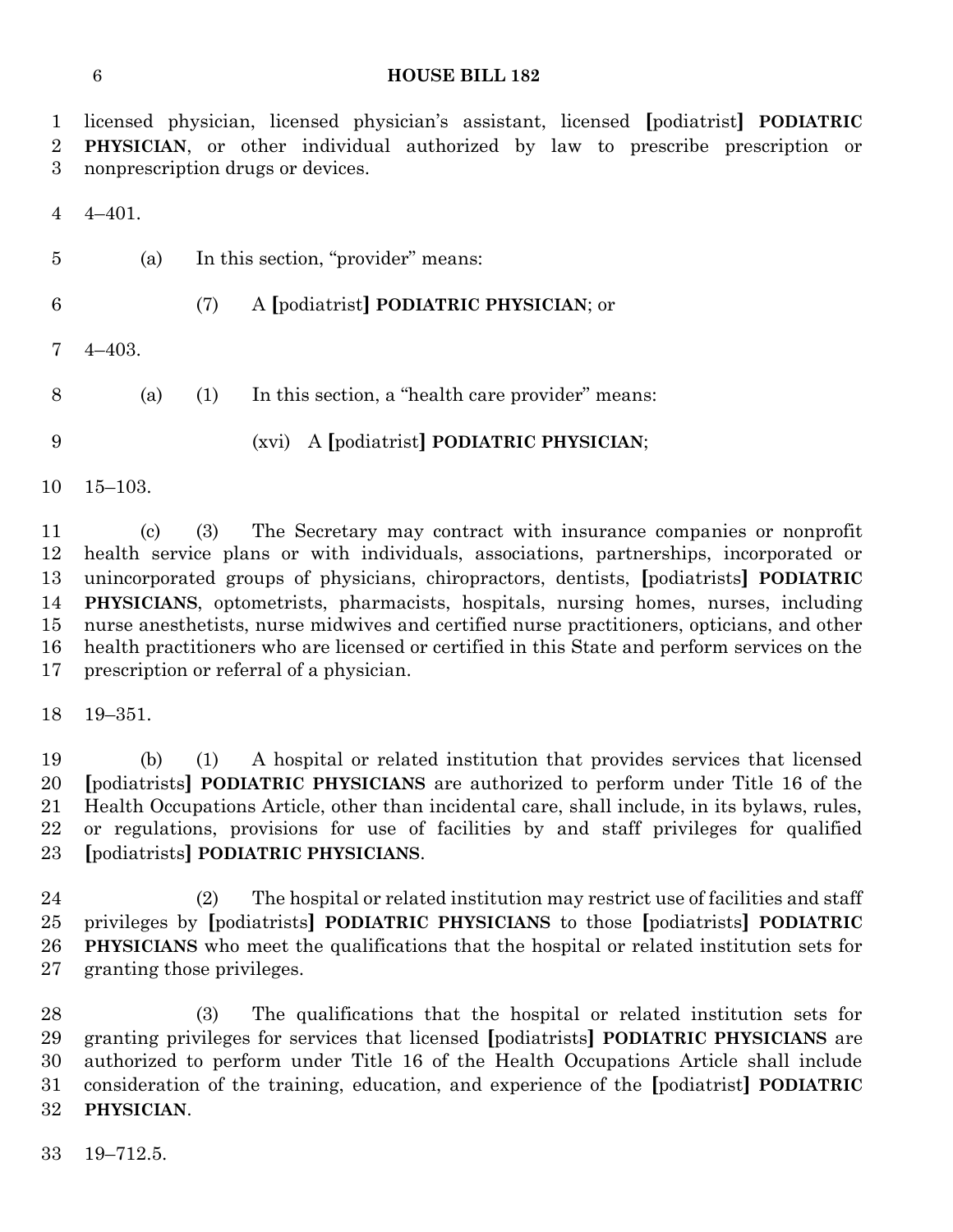(f) If a health maintenance organization authorizes, directs, refers, or otherwise allows a member or subscriber to access a hospital emergency facility or other urgent care facility for a medical condition that requires emergency surgery, the health maintenance organization:

 (1) Shall reimburse the physician, oral surgeon, periodontist, or **[**podiatrist**] PODIATRIC PHYSICIAN**, who performed the surgical procedure, for follow–up care that is:

- 
- (i) Medically necessary;

 (ii) Directly related to the condition for which the surgical procedure was performed; and

 (iii) Provided in consultation with the member's or subscriber's primary care physician; and

 (2) May not impose on the member or subscriber any co–payment or other cost–sharing requirement for any follow–up care that exceeds what a member or subscriber is required to pay for services rendered by a physician, oral surgeon, periodontist, or **[**podiatrist**] PODIATRIC PHYSICIAN** who is a member of the provider panel of the health maintenance organization.

19–2001.

(a) (1) In this subtitle the following words have the meanings indicated.

(4) (ii) "Health care practitioner" does not include:

- 8. A **[**podiatrist**] PODIATRIC PHYSICIAN**.
- 21–1113.

(a) (1) In this section the following terms have the meanings indicated.

 (2) "Authorized prescriber" means a licensed dentist, licensed physician, licensed **[**podiatrist**] PODIATRIC PHYSICIAN**, licensed veterinarian, certified nurse midwife to the extent permitted under § 8–601 of the Health Occupations Article, certified nurse practitioner to the extent permitted under § 8–508 of the Health Occupations Article, or other individual authorized by law to prescribe prescription or nonprescription drugs or devices.

# **Article – Health Occupations**

1–801.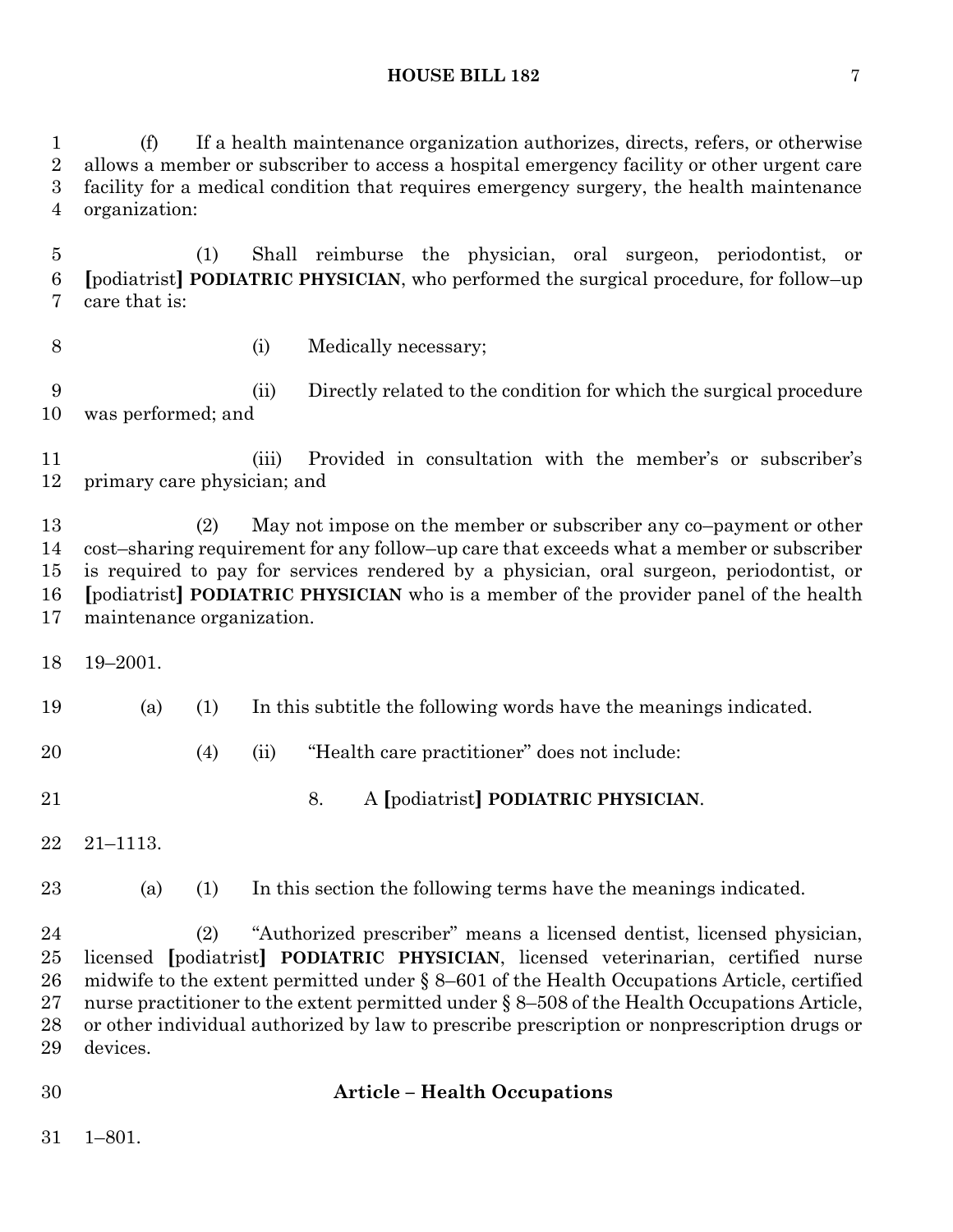|                                    | $8\,$<br><b>HOUSE BILL 182</b>                                                                                                                                                                                                                                                                                                                                                                                                                    |                                                                                                                                                                                                                                                                                                  |  |
|------------------------------------|---------------------------------------------------------------------------------------------------------------------------------------------------------------------------------------------------------------------------------------------------------------------------------------------------------------------------------------------------------------------------------------------------------------------------------------------------|--------------------------------------------------------------------------------------------------------------------------------------------------------------------------------------------------------------------------------------------------------------------------------------------------|--|
| $\mathbf{1}$                       | (a)                                                                                                                                                                                                                                                                                                                                                                                                                                               | In this subtitle the following words have the meanings indicated.                                                                                                                                                                                                                                |  |
| $\overline{2}$                     | (d)                                                                                                                                                                                                                                                                                                                                                                                                                                               | "Health care professional" means:                                                                                                                                                                                                                                                                |  |
| $\boldsymbol{3}$<br>$\overline{4}$ |                                                                                                                                                                                                                                                                                                                                                                                                                                                   | A [podiatrist] PODIATRIC PHYSICIAN licensed by the State Board of<br>(6)<br>Podiatric Medical Examiners;                                                                                                                                                                                         |  |
| $\overline{5}$                     | $8 - 512.$                                                                                                                                                                                                                                                                                                                                                                                                                                        |                                                                                                                                                                                                                                                                                                  |  |
| 6                                  | (a)                                                                                                                                                                                                                                                                                                                                                                                                                                               | In this section the following words have the meanings indicated.<br>(1)                                                                                                                                                                                                                          |  |
| 7<br>8<br>9<br>10                  |                                                                                                                                                                                                                                                                                                                                                                                                                                                   | "Authorized prescriber" means a licensed registered nurse, licensed<br>(2)<br>dentist, licensed physician, licensed physician's assistant, licensed [podiatrist] PODIATRIC<br>PHYSICIAN, or other individual authorized by law to prescribe prescription or<br>nonprescription drugs or devices. |  |
| 11                                 | $12 - 101.$                                                                                                                                                                                                                                                                                                                                                                                                                                       |                                                                                                                                                                                                                                                                                                  |  |
| 12                                 | (a)                                                                                                                                                                                                                                                                                                                                                                                                                                               | In this title the following words have the meanings indicated.                                                                                                                                                                                                                                   |  |
| 13<br>14<br>15<br>16<br>17         | "Authorized prescriber" means any licensed dentist, licensed dental hygienist<br>(b)<br>with prescriptive authority under $\S$ 4-206.4 of this article, licensed physician, licensed<br>[podiatrist] PODIATRIC PHYSICIAN, licensed veterinarian, advanced practice nurse with<br>prescriptive authority under $\S 8-508$ of this article, or other individual authorized by law<br>to prescribe prescription or nonprescription drugs or devices. |                                                                                                                                                                                                                                                                                                  |  |
| 18                                 | $12 - 102.$                                                                                                                                                                                                                                                                                                                                                                                                                                       |                                                                                                                                                                                                                                                                                                  |  |
| 19                                 | (a)                                                                                                                                                                                                                                                                                                                                                                                                                                               | In this section the following terms have the meanings indicated.<br>(1)                                                                                                                                                                                                                          |  |
| 20<br>21<br>22                     |                                                                                                                                                                                                                                                                                                                                                                                                                                                   | "In the public interest" means the dispensing of drugs or devices by a<br>(2)<br>licensed dentist, physician, or [podiatrist] PODIATRIC PHYSICIAN to a patient when a<br>pharmacy is not conveniently available to the patient.                                                                  |  |
| 23<br>24                           |                                                                                                                                                                                                                                                                                                                                                                                                                                                   | "Personally preparing and dispensing" means that the licensed dentist,<br>(3)<br>physician, or [podiatrist] PODIATRIC PHYSICIAN:                                                                                                                                                                 |  |
| $25\,$<br>26                       | filled; and                                                                                                                                                                                                                                                                                                                                                                                                                                       | Is physically present on the premises where the prescription is<br>(i)                                                                                                                                                                                                                           |  |
| $27\,$<br>28                       | the patient.                                                                                                                                                                                                                                                                                                                                                                                                                                      | Performs a final check of the prescription before it is provided to<br>(ii)                                                                                                                                                                                                                      |  |
| 29                                 | $\left( \mathrm{c}\right)$                                                                                                                                                                                                                                                                                                                                                                                                                        | This title does not prohibit:<br>(2)                                                                                                                                                                                                                                                             |  |
| 30                                 |                                                                                                                                                                                                                                                                                                                                                                                                                                                   | A licensed dentist, physician, or [podiatrist]<br><b>PODIATRIC</b><br>(ii)                                                                                                                                                                                                                       |  |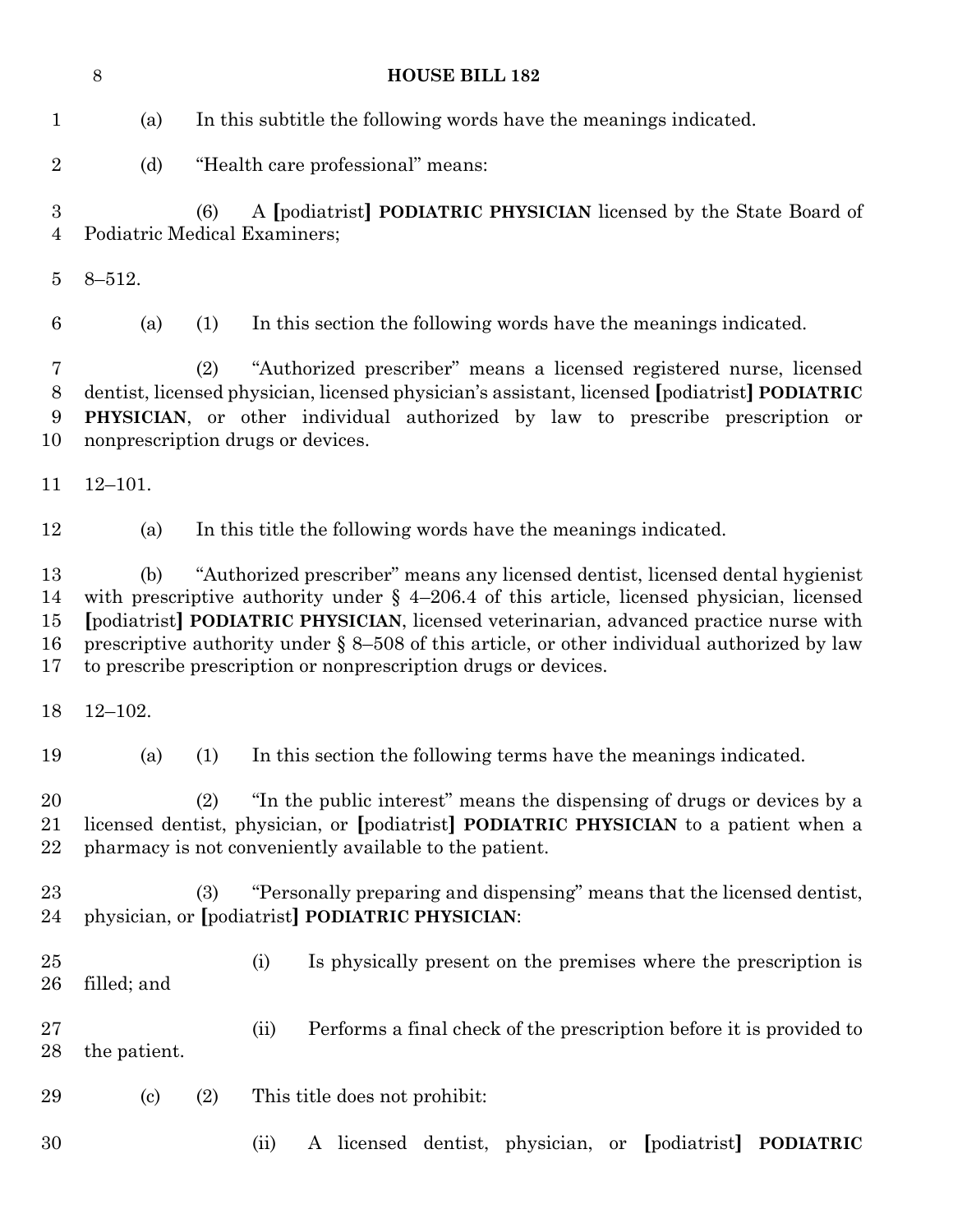**PHYSICIAN** from personally preparing and dispensing the dentist's, physician's, or **[**podiatrist's**] PODIATRIC PHYSICIAN'S** prescriptions when: 1. The dentist, physician, or **[**podiatrist**] PODIATRIC PHYSICIAN**: A. Has applied to the board of licensure in this State which licensed the dentist, physician, or **[**podiatrist**] PODIATRIC PHYSICIAN**; B. Has demonstrated to the satisfaction of that board that the dispensing of prescription drugs or devices by the dentist, physician, or **[**podiatrist**] PODIATRIC PHYSICIAN** is in the public interest; C. Has received a written permit from that board to dispense prescription drugs or devices except that a written permit is not required in order to dispense starter dosages or samples without charge; and D. Posts a sign conspicuously positioned and readable regarding the process for resolving incorrectly filled prescriptions or includes written information regarding the process with each prescription dispensed; 2. The person for whom the drugs or devices are prescribed is a patient of the prescribing dentist, physician, or **[**podiatrist**] PODIATRIC PHYSICIAN**; 3. The dentist, physician, or **[**podiatrist**] PODIATRIC PHYSICIAN** does not have a substantial financial interest in a pharmacy; and 4. The dentist, physician, or **[**podiatrist**] PODIATRIC PHYSICIAN**: 22 A. Complies with the dispensing and labeling requirements of this title; 24 B. Records the dispensing of the prescription drug or device on the patient's chart; C. Allows the Office of Controlled Substances Administration to enter and inspect the dentist's, physician's, or **[**podiatrist's**] PODIATRIC PHYSICIAN'S** office at all reasonable hours and in accordance with § 12–102.1 of this subtitle; D. On inspection by the Office of Controlled Substances Administration, signs and dates an acknowledgment form provided by the Office of Controlled Substances Administration relating to the requirements of this section; E. Except for starter dosages or samples without charge, provides the patient with a written prescription, maintains prescription files in accordance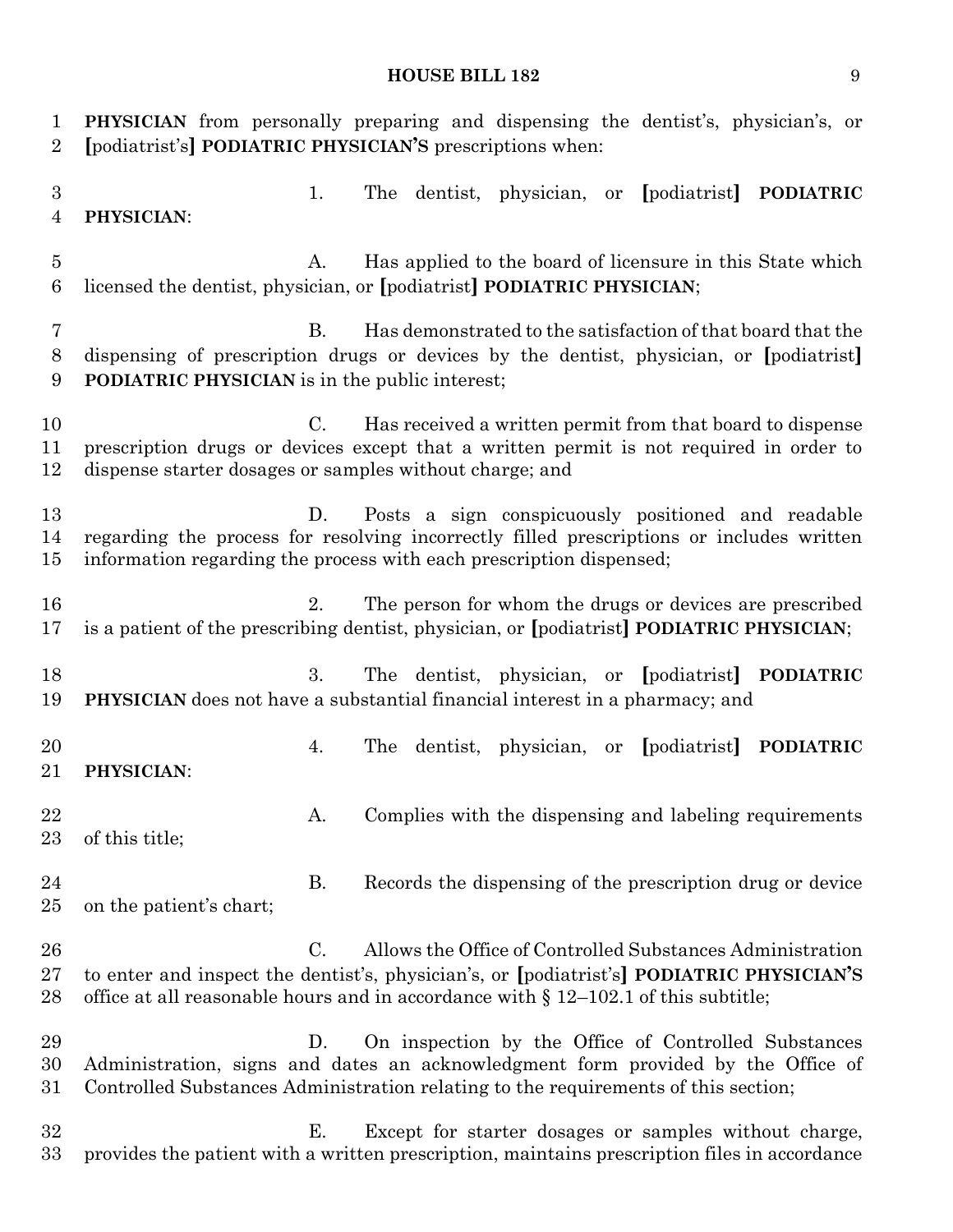|                                  | 10                        | <b>HOUSE BILL 182</b>                                                                                                                                                                                                                                                                                                                         |
|----------------------------------|---------------------------|-----------------------------------------------------------------------------------------------------------------------------------------------------------------------------------------------------------------------------------------------------------------------------------------------------------------------------------------------|
| $\mathbf 1$                      |                           | with $\S 12-403(c)(13)$ of this title, and maintains a separate file for Schedule II prescriptions;                                                                                                                                                                                                                                           |
| $\sqrt{2}$<br>$\overline{3}$     |                           | F.<br>Does not direct patients to a single pharmacist or<br>pharmacy in accordance with $\S 12-403(c)(8)$ of this title;                                                                                                                                                                                                                      |
| $\overline{4}$<br>$\overline{5}$ | pharmacist or pharmacy;   | G.<br>Does not receive remuneration for referring patients to a                                                                                                                                                                                                                                                                               |
| $\,6\,$<br>7                     |                           | Η.<br>Complies with the child resistant packaging requirements<br>regarding prescription drugs under Title 22, Subtitle 3 of the Health – General Article;                                                                                                                                                                                    |
| 8                                |                           | I.<br>Complies with drug recalls;                                                                                                                                                                                                                                                                                                             |
| 9<br>10<br>11                    | substances;               | $J_{\cdot}$<br>Maintains biennial inventories and complies with any<br>other federal and State record-keeping requirements relating to controlled dangerous                                                                                                                                                                                   |
| 12<br>13<br>14                   | the Board of Pharmacy;    | Κ.<br>Purchases prescription drugs from a pharmacy or<br>wholesale distributor who holds a permit issued by the Board of Pharmacy, as verified by                                                                                                                                                                                             |
| 15<br>16<br>17                   |                           | Annually reports to the respective board of licensure<br>L.<br>whether the dentist, physician, or [podiatrist] PODIATRIC PHYSICIAN has personally<br>prepared and dispensed prescription drugs within the previous year; and                                                                                                                  |
| 18<br>19<br>20<br>21             |                           | М.<br>Completes ten continuing education credits over a 5-year<br>period relating to the preparing and dispensing of prescription drugs, offered by the<br>Accreditation Council for Pharmacy Education (ACPE) or as approved by the Secretary, in<br>consultation with each respective board of licensure, as a condition of permit renewal; |
| 22                               | (d)                       | This title does not prohibit:                                                                                                                                                                                                                                                                                                                 |
| 23<br>24<br>25                   | (2)                       | A licensed dentist, licensed physician, or licensed [podiatrist]<br><b>PODIATRIC PHYSICIAN</b> from personally dispensing a drug or device sample to a patient of<br>the licensed dentist, licensed physician, or licensed [podiatrist] PODIATRIC PHYSICIAN if:                                                                               |
| 26<br>27                         | (i)<br>of this title;     | The sample complies with the labeling requirements of $\S 12-505$                                                                                                                                                                                                                                                                             |
| 28                               | (ii)                      | No charge is made for the sample; and                                                                                                                                                                                                                                                                                                         |
| 29<br>30                         | (iii)<br>patient's chart. | The authorized prescriber enters an appropriate record in the                                                                                                                                                                                                                                                                                 |
| 31<br>32                         | (1)<br>(e)                | This title does not prohibit a dentist, physician, or [podiatrist]<br><b>PODIATRIC PHYSICIAN</b> from administering a prescription drug or device in the course of                                                                                                                                                                            |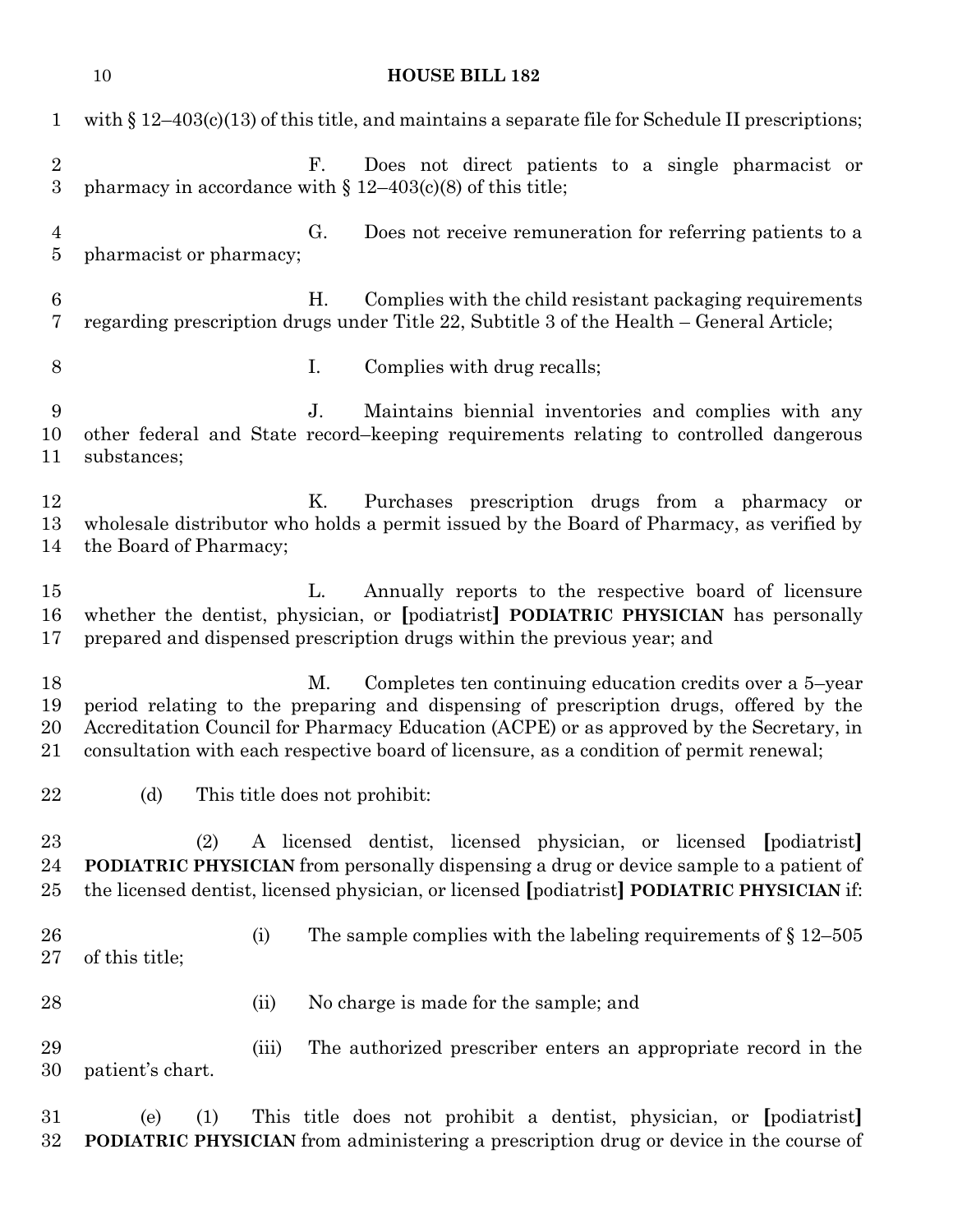treating a patient.

 (f) (1) This title does not prohibit a dentist, physician, or **[**podiatrist**] PODIATRIC PHYSICIAN** from personally dispensing a starter dosage of a prescription drug or device to a patient of the dentist, physician, or **[**podiatrist**] PODIATRIC PHYSICIAN**, provided that:

6 (i) The starter dosage complies with the labeling requirements of  $\S$ 12–505 of this title;

(ii) No charge is made for the starter dosage; and

 (iii) The dentist, physician, or **[**podiatrist**] PODIATRIC PHYSICIAN**  enters an appropriate record on the patient's chart.

 (g) This title does not prohibit a dentist, physician, or **[**podiatrist**] PODIATRIC PHYSICIAN** from dispensing a prescription drug or device in the course of treating a patient:

(1) At a medical facility or clinic that is operated on a nonprofit basis;

 (2) At a health center that operates on a campus of an institution of higher education; or

 (3) At a public health facility, a medical facility under contract with a State or local health department, or a facility funded with public funds.

 (m) A dentist, physician, or **[**podiatrist**] PODIATRIC PHYSICIAN** who fails to comply with the provisions of this section governing the dispensing of prescription drugs or devices shall:

- (1) Have the dispensing permit revoked; and
- (2) Be subject to disciplinary actions by the appropriate licensing board.
- 12–102.1.

 (b) The Office of Controlled Substances Administration shall enter and inspect the office of a dentist, physician, or **[**podiatrist**] PODIATRIC PHYSICIAN** who holds:

(1) An initial dispensing permit:

28 (i) Within 6 months after receiving the report required under § 29  $12-102(1)(1)$  of this subtitle; and

- 
- (ii) At least one more time during the duration of the permit; and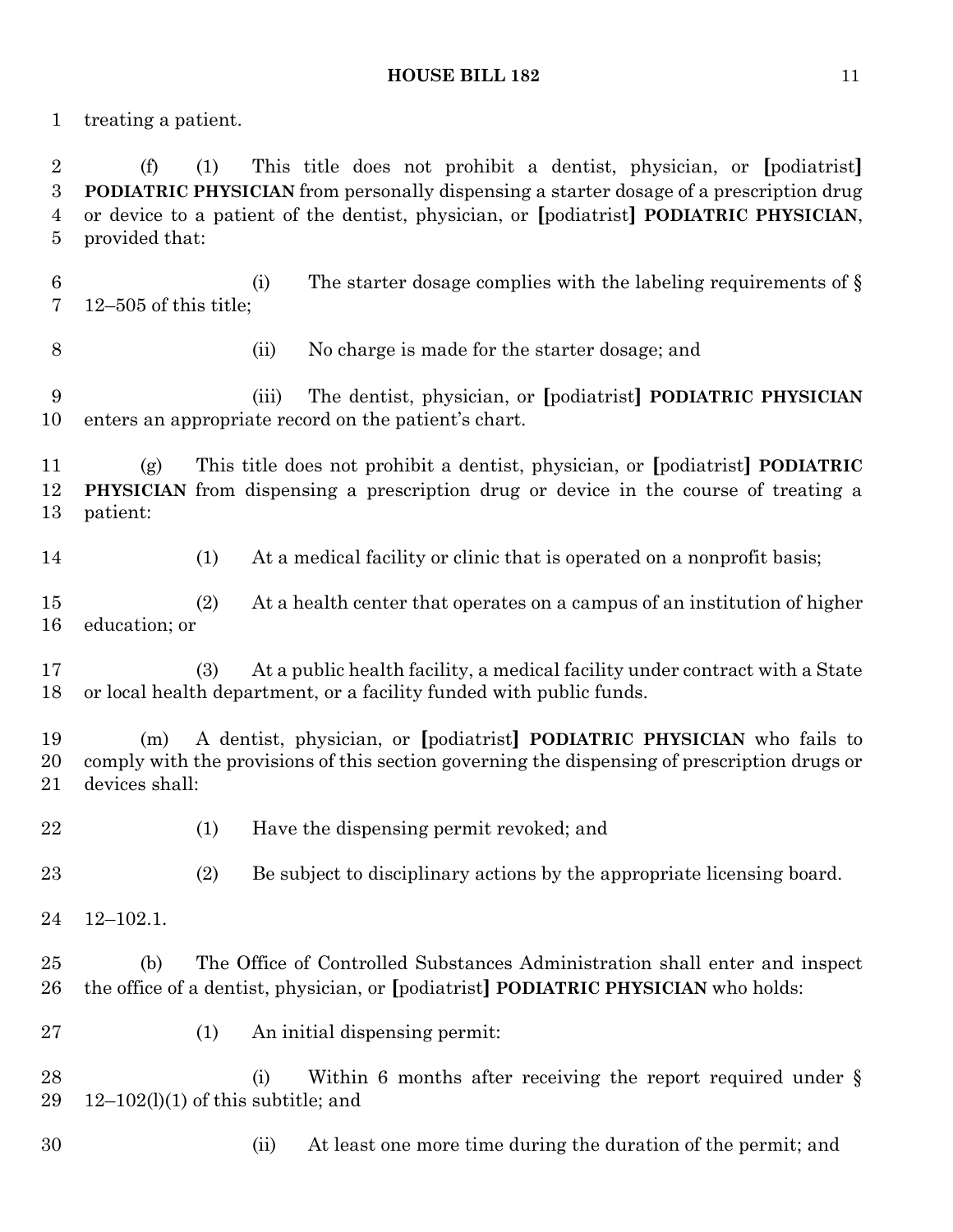(2) A renewed dispensing permit at least two times during the duration of the permit.

12–102.2.

 (b) The Board of Dental Examiners, the Board of Physicians, and the Board of Podiatric Medical Examiners shall charge a fee to a dentist, physician, or **[**podiatrist**] PODIATRIC PHYSICIAN** who holds a dispensing permit in an amount that will produce funds to approximate but not exceed the documented costs to the Office of Controlled Substances Administration for inspections of dispensing permit holders.

12–6A–01.

(a) In this subtitle the following words have the meanings indicated.

 (b) "Authorized prescriber" means a licensed physician, licensed **[**podiatrist**] PODIATRIC PHYSICIAN**, or certified advanced practice nurse with prescriptive authority under § 8–508 of this article.

14–5F–14.

(b) A license does not authorize a licensee to:

 (3) Practice or claim to practice as a medical doctor or physician, an osteopath, a dentist, a **[**podiatrist**] PODIATRIC PHYSICIAN**, an optometrist, a psychologist, a nurse practitioner, a physician assistant, a chiropractor, a physical therapist, an acupuncturist, or any other health care professional unless licensed under this article;

Title 16. **[**Podiatrists**] PODIATRIC PHYSICIANS**.

16–101.

(a) In this title the following words have the meanings indicated.

 (d) "Licensed **[**podiatrist"**] PODIATRIC PHYSICIAN"** means, unless the context requires otherwise, a **[**podiatrist**] PODIATRIC PHYSICIAN** who is licensed by the Board to practice podiatry.

 (e) **[**"Podiatrist"**] "PODIATRIC PHYSICIAN"** means an individual who practices podiatry.

16–103.

 (a) All osseous surgical procedures of the ankle, arthrodeses of 2 or more tarsal bones, and complete tarsal osteotomies that are performed by a licensed **[**podiatrist**]**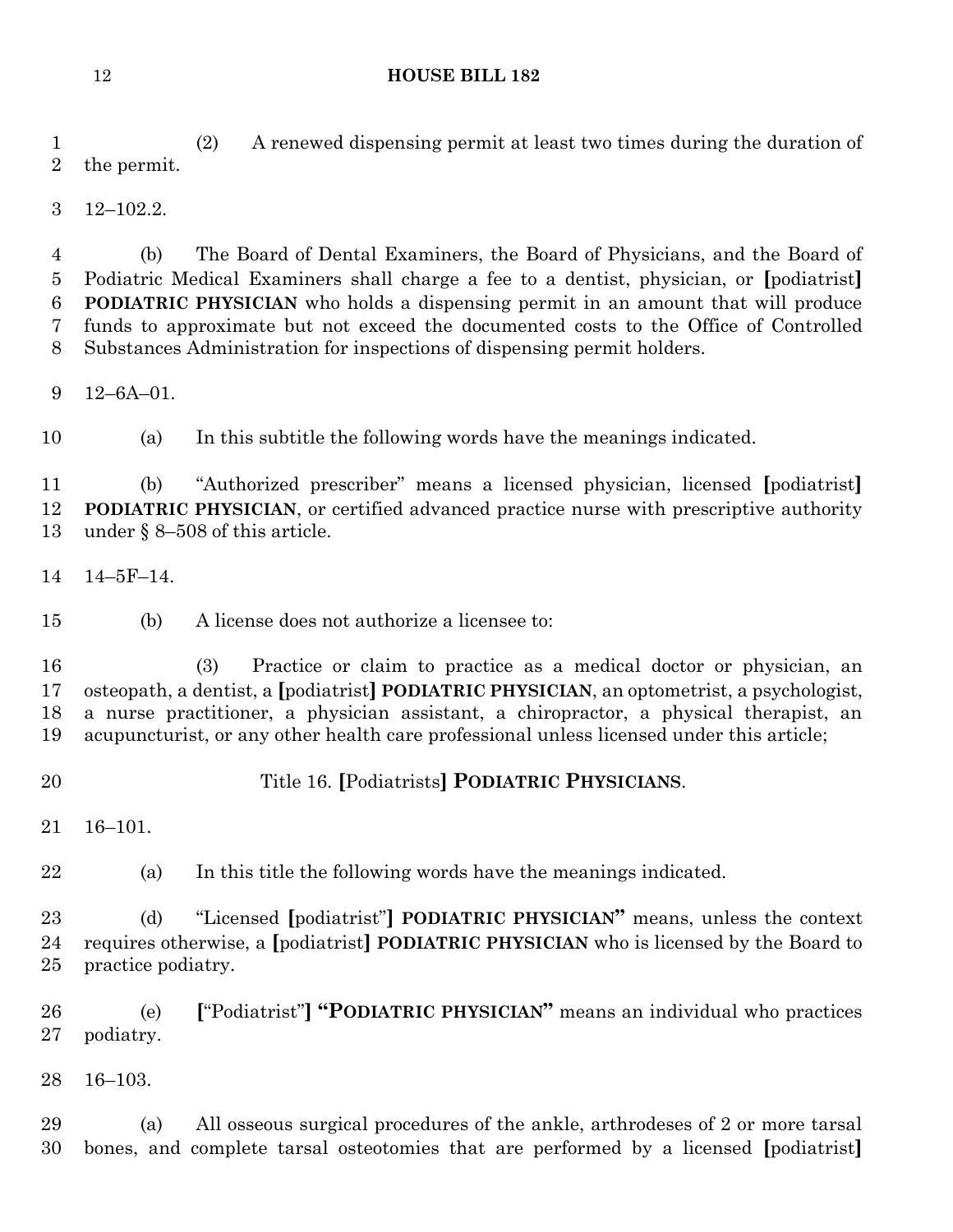**PODIATRIC PHYSICIAN** shall be performed in a licensed hospital or ambulatory surgical center, subject to the provisions of § 19–351 of the Health – General Article.

 (b) A licensed **[**podiatrist**] PODIATRIC PHYSICIAN** who performs an osseous surgical procedure of the ankle, arthrodesis of 2 or more tarsal bones, or a complete tarsal osteotomy in a licensed ambulatory surgical center must:

 (1) Have current surgical privileges at a licensed hospital for the same procedure; and

(2) Meet the requirements of the ambulatory surgical center.

 (c) Nothing in this title shall prohibit a licensed hospital or ambulatory surgical center from establishing qualifications or delineating privileges for the performance of surgical procedures of the human foot or ankle, the anatomical structures that attach to the human foot, or the soft tissue below the mid–calf by a licensed **[**podiatrist**] PODIATRIC PHYSICIAN** in the hospital or ambulatory surgical center.

- 16–202.
- (a) (2) Of the 7 Board members:
- 
- (i) 5 shall be licensed **[**podiatrists**] PODIATRIC PHYSICIANS**; and
- 
- 17 (ii) 2 shall be consumer members.

 (3) The Governor shall appoint the **[**podiatrist**] PODIATRIC PHYSICIAN** members, with the advice of the Secretary, from a list of names submitted by the Maryland Podiatric Medical Association. The number of names on the list shall be twice the number of vacancies.

(c) Each **[**podiatrist**] PODIATRIC PHYSICIAN** member of the Board shall be:

 (1) A licensed practicing **[**podiatrist**] PODIATRIC PHYSICIAN** of recognized ability and integrity;

 (2) A resident of this State who has practiced actively in this State for at least 5 years immediately before appointment; and

 (3) A licensed **[**podiatrist**] PODIATRIC PHYSICIAN** with peer review experience.

(d) Each consumer member of the Board:

 (2) May not be or ever have been a **[**podiatrist**] PODIATRIC PHYSICIAN** or in training to become a **[**podiatrist**] PODIATRIC PHYSICIAN**;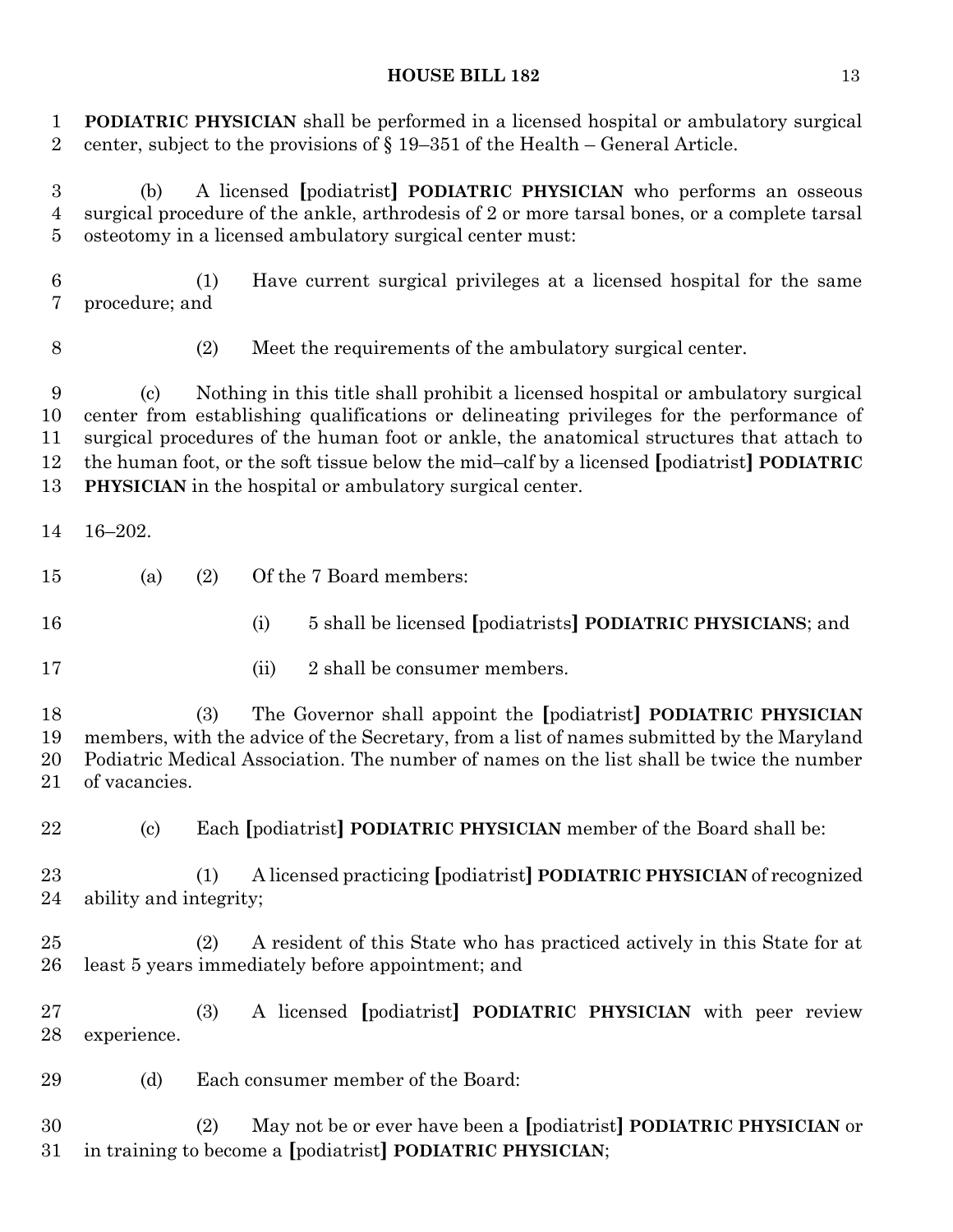| 1<br>$\overline{2}$                      | May not have a household member who is a [podiatrist] <b>PODIATRIC</b><br>(3)<br>PHYSICIAN or in training to become a [podiatrist] PODIATRIC PHYSICIAN;                                                                                                                                                                                                                                                                                                                                                     |  |
|------------------------------------------|-------------------------------------------------------------------------------------------------------------------------------------------------------------------------------------------------------------------------------------------------------------------------------------------------------------------------------------------------------------------------------------------------------------------------------------------------------------------------------------------------------------|--|
| 3                                        | $16 - 205.$                                                                                                                                                                                                                                                                                                                                                                                                                                                                                                 |  |
| 4                                        | In addition to the powers set forth elsewhere in this title, the Board may:<br>(a)                                                                                                                                                                                                                                                                                                                                                                                                                          |  |
| $\overline{5}$<br>6<br>7                 | After consulting with the State Board of Pharmacy, adopt rules and<br>(2)<br>regulations regarding the dispensing of prescription drugs by a licensed [podiatrist]<br><b>PODIATRIC PHYSICIAN; and</b>                                                                                                                                                                                                                                                                                                       |  |
| 8                                        | In addition to the duties set forth elsewhere in this title, the Board shall:<br>(b)                                                                                                                                                                                                                                                                                                                                                                                                                        |  |
| 9<br>10                                  | (3)<br>On receipt of a written and signed allegation, including a referral from<br>the Commissioner of Labor and Industry:                                                                                                                                                                                                                                                                                                                                                                                  |  |
| 11<br>12<br>13<br>14                     | notice to the licensed [podiatrist]<br>(ii)<br>Provide<br><b>PODIATRIC</b><br><b>PHYSICIAN</b> that an allegation has been received and forward a copy of the allegation to the<br>licensed [podiatrist] <b>PODIATRIC PHYSICIAN</b> within 60 days of receipt of the allegation,<br>unless the Board:                                                                                                                                                                                                       |  |
| 15<br>16<br>17                           | 1.<br>Makes an affirmative determination that the disclosure<br>would prejudice the investigation of the allegation and notifies the licensee of the<br>determination;                                                                                                                                                                                                                                                                                                                                      |  |
| 18<br>19                                 | Disposes of the allegation within 60 days of the date of<br>2.<br>receipt of the allegation; or                                                                                                                                                                                                                                                                                                                                                                                                             |  |
| 20<br>21<br>22                           | 3.<br>Makes an affirmative determination that any action that<br>the Board may take as a result of the investigation into the allegation will most likely not<br>result in formal disciplinary action; and                                                                                                                                                                                                                                                                                                  |  |
| 23<br>24<br>25                           | Periodically notify the licensed [podiatrist]<br>(iii)<br><b>PODIATRIC</b><br><b>PHYSICIAN</b> and all persons of interest of the status of the allegation until such time as the<br>allegation is resolved; and                                                                                                                                                                                                                                                                                            |  |
| 26<br>$27\,$<br>28<br>29<br>30<br>$31\,$ | Except for an office of a [podiatrist] PODIATRIC PHYSICIAN in a<br>(4)<br>hospital, related institution, freestanding medical facility, or freestanding birthing center,<br>conduct an unannounced inspection of the office of a [podiatrist] PODIATRIC PHYSICIAN<br>against whom a complaint has been filed with the Board regarding a violation of the<br>Centers for Disease Control and Prevention's guidelines on universal precautions to<br>determine compliance at that office with the guidelines. |  |

16–307.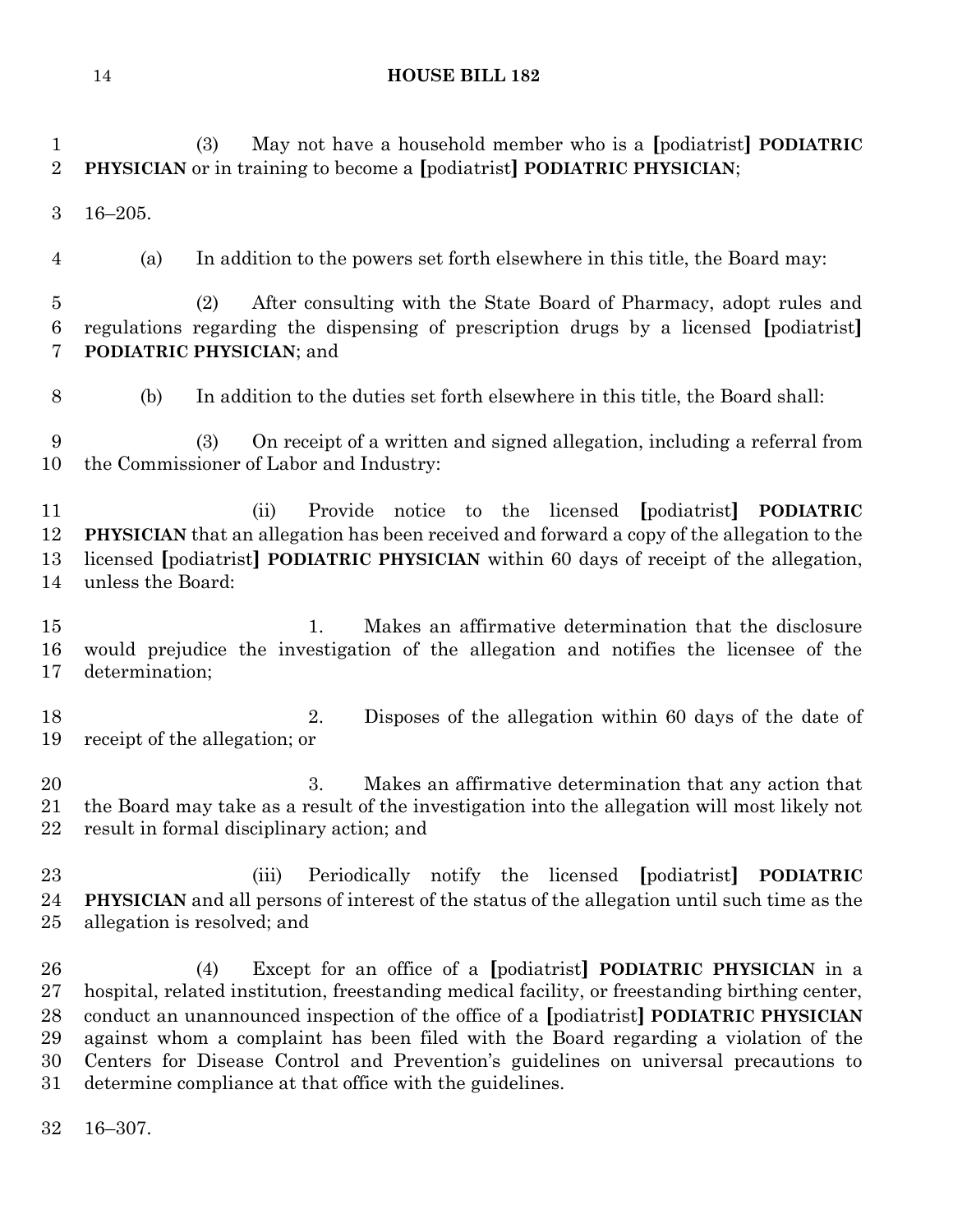(f) (1) A **[**podiatrist**] PODIATRIC PHYSICIAN** has a grace period of 30 days after the **[**podiatrist's**] PODIATRIC PHYSICIAN'S** license expires in which to renew the license retroactively, if the **[**podiatrist**] PODIATRIC PHYSICIAN**: (i) Otherwise is entitled to have the license renewed; and (ii) Pays to the Board the renewal fee and any late fee set by the Board. 16–308. (a) (3) The Board shall reinstate the license of a **[**podiatrist**] PODIATRIC PHYSICIAN** who has been on inactive status and who does not meet the requirements of paragraph (2)(vii) of this subsection, if the **[**podiatrist**] PODIATRIC PHYSICIAN** meets the continuing medical education requirements prescribed by the Board. (b) The Board shall reinstate the license of a **[**podiatrist**] PODIATRIC PHYSICIAN** who has been on inactive status and who has failed to renew the license for 1 licensing cycle or a 2–year period, whichever is longer, for any reason, if the **[**podiatrist**] PODIATRIC PHYSICIAN**: (1) Meets the renewal requirements of § 16–307(c) through (f) of this subtitle and subsection (a) of this section; (2) Pays to the Board all past–due renewal fees and the reinstatement fee set by the Board; and (3) Meets the requirements for obtaining a new license under this subtitle. 16–310. (a) Unless the Board agrees to accept the surrender of a license, a licensed **[**podiatrist**] PODIATRIC PHYSICIAN** or holder of a limited license may not surrender the license nor may the license lapse by operation of law while the licensee is under investigation or while charges are pending against the licensee. 16–311. (b) Subject to the hearing provisions of § 16–313 of this subtitle, the Board, on the affirmative vote of a majority of its members then serving, may revoke the license of a **[**podiatrist**] PODIATRIC PHYSICIAN** who practices podiatry while the **[**podiatrist's**] PODIATRIC PHYSICIAN'S** license is suspended. 16–318.

(a) The Board may issue a temporary license to a **[**podiatrist**] PODIATRIC**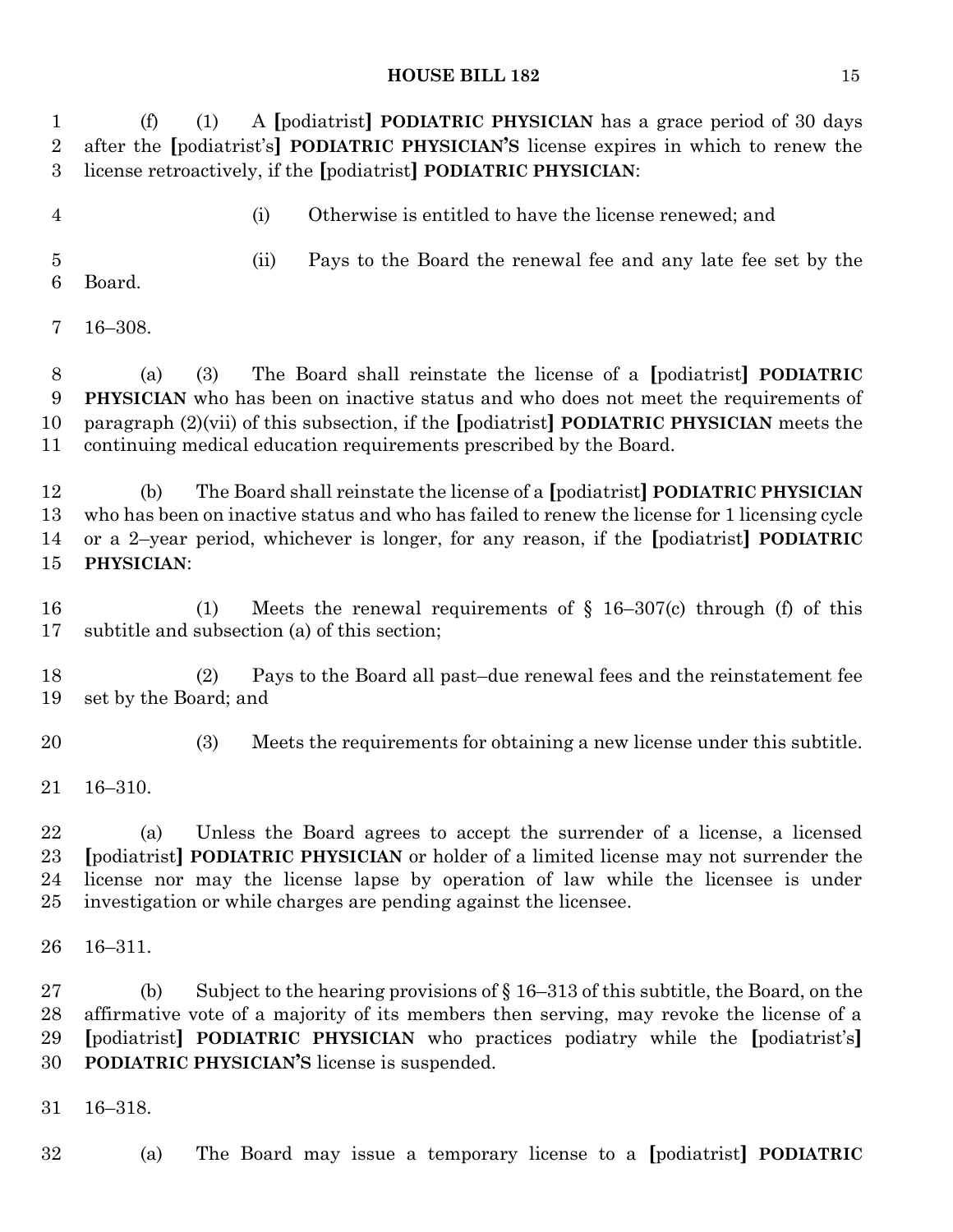|                     | 16                                                                                                                                                                                                                                    | <b>HOUSE BILL 182</b>                                                                                                                                                                  |
|---------------------|---------------------------------------------------------------------------------------------------------------------------------------------------------------------------------------------------------------------------------------|----------------------------------------------------------------------------------------------------------------------------------------------------------------------------------------|
| $\mathbf{1}$        |                                                                                                                                                                                                                                       | <b>PHYSICIAN</b> licensed in another state to practice or teach podiatry in this State if:                                                                                             |
| $\sqrt{2}$<br>3     |                                                                                                                                                                                                                                       | The license issued from the other state has licensing requirements<br>(1)<br>equivalent to those in this State; and                                                                    |
| $\overline{4}$<br>5 |                                                                                                                                                                                                                                       | The licensed [podiatrist] PODIATRIC PHYSICIAN pays a temporary<br>(2)<br>license fee as determined by the Board.                                                                       |
| 6                   | $16 - 401.$                                                                                                                                                                                                                           |                                                                                                                                                                                        |
| 7<br>8<br>9         | A licensed [podiatrist] <b>PODIATRIC PHYSICIAN</b> may not append to the name of the<br>licensee or use as a title any word or abbreviation that suggests that the licensee is licensed<br>to practice medicine rather than podiatry. |                                                                                                                                                                                        |
| 10                  | $16 - 402.$                                                                                                                                                                                                                           |                                                                                                                                                                                        |
| 11<br>12<br>13      | (a)<br>PHYSICIAN.                                                                                                                                                                                                                     | Except as otherwise provided in this section, a [podiatrist] <b>PODIATRIC</b><br><b>PHYSICIAN</b> may practice only under the name on the license of the [podiatrist] <b>PODIATRIC</b> |
| 14<br>15<br>16      | This section does not prohibit a [podiatrist] PODIATRIC PHYSICIAN from<br>(b)<br>practicing in a professional association, limited liability company, or in any other group<br>practice otherwise allowed by law.                     |                                                                                                                                                                                        |
| 17<br>18            | $\left( \mathrm{c}\right)$                                                                                                                                                                                                            | This section does not prohibit a [podiatrist] PODIATRIC PHYSICIAN from<br>advertising under a trade name in connection with the practice of podiatry if:                               |
| 19                  |                                                                                                                                                                                                                                       | The use of the trade name is not deceptive or misleading;<br>(1)                                                                                                                       |
| 20                  |                                                                                                                                                                                                                                       | (2)<br>The advertisement in which the trade name appears includes:                                                                                                                     |
| 21<br>22            | or                                                                                                                                                                                                                                    | The name of the licensed [podiatrist] PODIATRIC PHYSICIAN;<br>(i)                                                                                                                      |
| 23<br>24            |                                                                                                                                                                                                                                       | The name of the licensed [podiatrist] PODIATRIC PHYSICIAN<br>(ii)<br>and the name of the business entity under which podiatric services are provided;                                  |
| 25<br>26            |                                                                                                                                                                                                                                       | The name of the licensed [podiatrist] PODIATRIC PHYSICIAN who<br>(3)<br>provides podiatric services appears on:                                                                        |
| 27                  |                                                                                                                                                                                                                                       | The billing invoices; and<br>(i)                                                                                                                                                       |
| 28                  |                                                                                                                                                                                                                                       | (ii)<br>Any billing receipts given to a patient; and                                                                                                                                   |
| 29<br>30            |                                                                                                                                                                                                                                       | Treatment records are maintained and clearly identify the licensed<br>(4)<br>[podiatrist] PODIATRIC PHYSICIAN who performed the podiatric treatment or service for                     |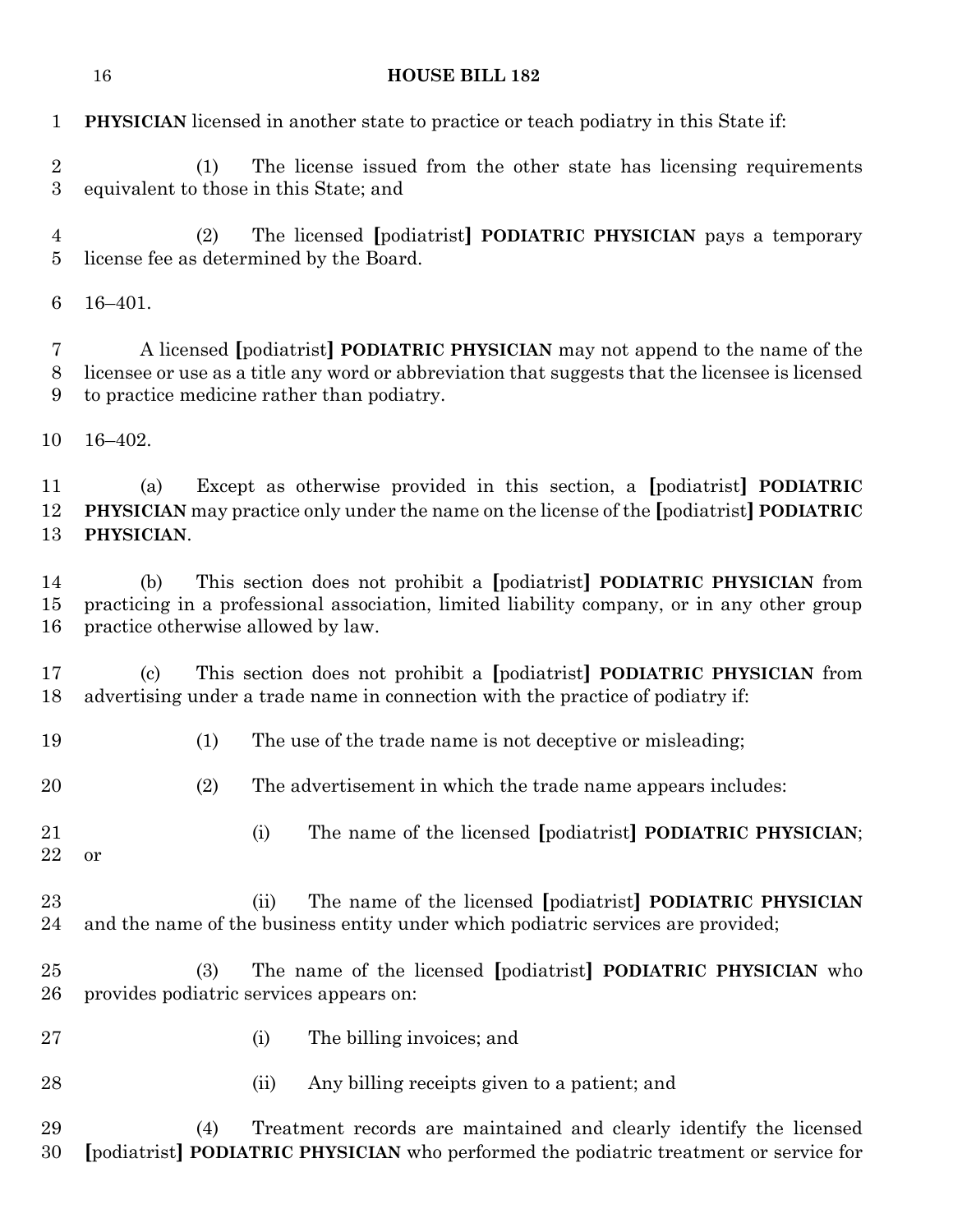any patient.

16–403.

 (a) In this section, **[**"podiatrist**] "PODIATRIC PHYSICIAN** rehabilitation committee" means a committee that:

(1) Is defined in subsection (b) of this section; and

(2) Performs any of the functions listed in subsection (d) of this section.

 (b) For purposes of this section, a **[**podiatrist**] PODIATRIC PHYSICIAN** rehabilitation committee is a committee of the Board or a committee of the Maryland Podiatry Association that:

(1) Is recognized by the Board; and

(2) Includes but is not limited to **[**podiatrists**] PODIATRIC PHYSICIANS**.

 (c) A rehabilitation committee of the Board or recognized by the Board may function:

14 (1) Solely for the Board; or

 (2) Jointly with a rehabilitation committee representing another board or boards.

 (d) For purposes of this section, a **[**podiatrist**] PODIATRIC PHYSICIAN** rehabilitation committee evaluates and provides assistance to any **[**podiatrist**] PODIATRIC PHYSICIAN**, and any other individual regulated by the Board, in need of treatment and rehabilitation for alcoholism, drug abuse, chemical dependency, or other physical, emotional, or mental condition.

 (e) (1) Except as otherwise provided in this subsection, the proceedings, records, and files of the **[**podiatrist**] PODIATRIC PHYSICIAN** rehabilitation committee are not discoverable and are not admissible in evidence in any civil action arising out of matters that are being or have been reviewed and evaluated by the **[**podiatrist**] PODIATRIC PHYSICIAN** rehabilitation committee.

 (2) Paragraph (1) of this subsection does not apply to any record or document that is considered by the **[**podiatrist**] PODIATRIC PHYSICIAN** rehabilitation committee and that otherwise would be subject to discovery or introduction into evidence in any arbitration or civil proceeding.

 (3) For purposes of this subsection, civil action does not include a proceeding before the Board or judicial review of a proceeding before the Board.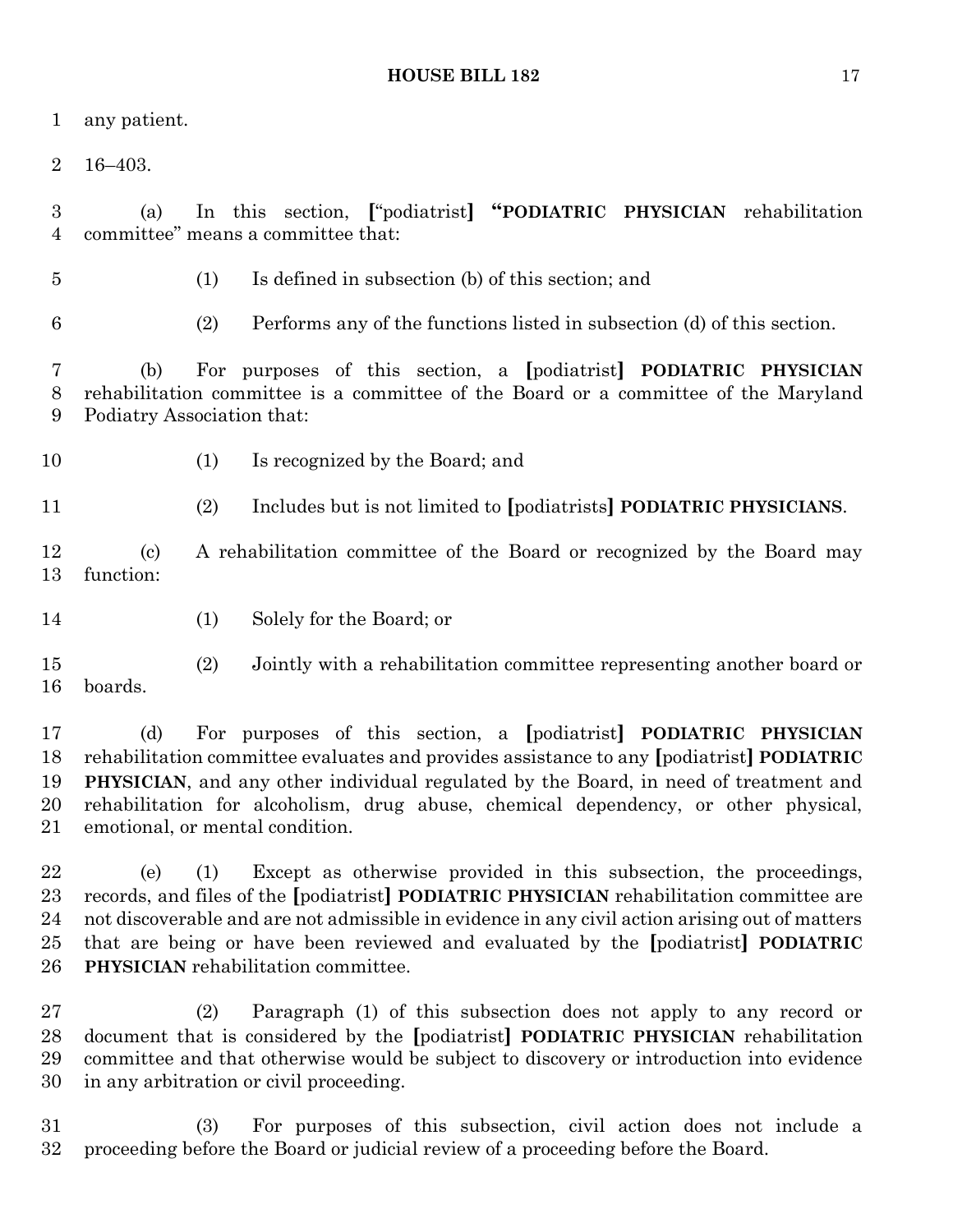(f) A person who acts in good faith and within the scope of jurisdiction of the **[**podiatrist**] PODIATRIC PHYSICIAN** rehabilitation committee is not civilly liable for any action as a member of the **[**podiatrist**] PODIATRIC PHYSICIAN** rehabilitation committee or for giving information to, participating in, or contributing to the function of the **[**podiatrist**] PODIATRIC PHYSICIAN** rehabilitation committee.

16–404.

 If a **[**podiatrist**] PODIATRIC PHYSICIAN** is engaged in the private practice of podiatry in this State, the **[**podiatrist**] PODIATRIC PHYSICIAN** shall display the notice developed under § 1–207 of this article conspicuously in each office where the **[**podiatrist**] PODIATRIC PHYSICIAN** is engaged in practice.

 **Article – Insurance** 4–401.

(a) This section applies to:

(1) each insurer that provides professional liability insurance to:

 (i) a physician, nurse, dentist, **[**podiatrist**] PODIATRIC PHYSICIAN**, optometrist, or chiropractor licensed under the Health Occupations Article; or

 (e) (3) A report that relates to a nurse, dentist, **[**podiatrist**] PODIATRIC PHYSICIAN**, optometrist, or chiropractor shall be filed with the appropriate licensing board for these health care providers.

14–101.

(a) In this subtitle the following words have the meanings indicated.

 (b) "Health care provider" means a chiropractor, dentist, hospital, optometrist, pharmacist, physician, **[**podiatrist**] PODIATRIC PHYSICIAN**, or psychologist.

14–110.

- (a) The Commissioner shall issue a certificate of authority to an applicant if:
- (2) the Commissioner is satisfied:
- (ii) that:

28 2. each subscriber is entitled to reimbursement for podiatric, chiropractic, psychological, or optometric services, regardless of whether the service is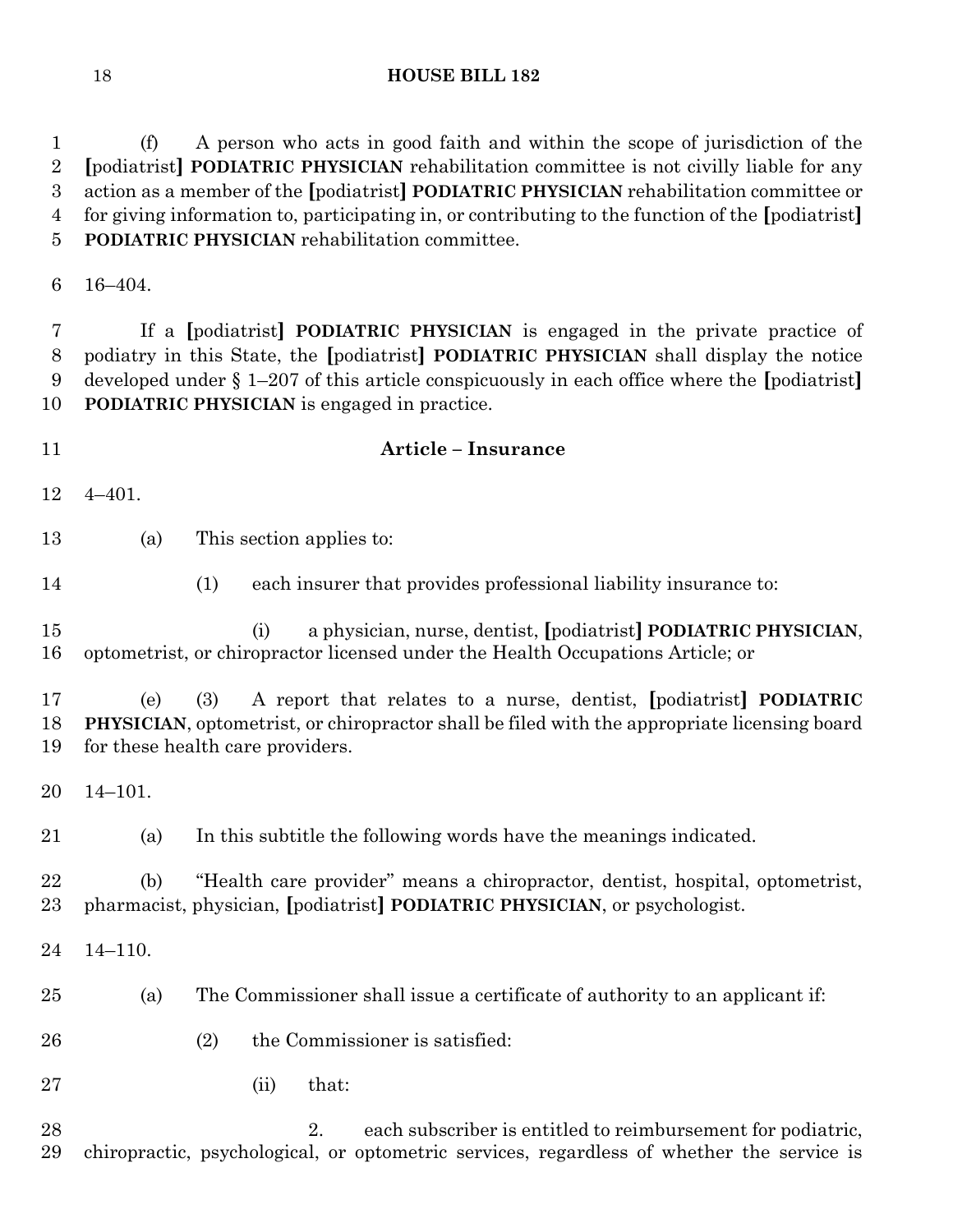performed by a licensed physician, licensed **[**podiatrist**] PODIATRIC PHYSICIAN**, licensed chiropractor, licensed psychologist, or licensed optometrist;

15–702.

 (b) Notwithstanding any other provision of a self–funded group insurance plan subject to this section, if the plan provides for reimbursement for a service that is within the lawful scope of practice of a physician, dentist, or **[**podiatrist**] PODIATRIC PHYSICIAN**, the plan may not prohibit a person covered by the plan from being reimbursed for the service regardless of whether the service is performed by a physician, dentist, or **[**podiatrist**] PODIATRIC PHYSICIAN**.

15–713.

 (b) Notwithstanding any other provision of an individual, group, or blanket health insurance policy or contract subject to this section, if the policy or contract provides for reimbursement for a service that is within the lawful scope of practice of a licensed **[**podiatrist**] PODIATRIC PHYSICIAN**, the insured or any other person covered by or entitled to reimbursement under the policy or contract is entitled to the same amount of reimbursement for the service regardless of whether the service is performed by a physician or licensed **[**podiatrist**] PODIATRIC PHYSICIAN**.

 (c) This section does not prohibit, and may not be construed as prohibiting, the determination of reimbursement based on the geographic location of the delivery of service, the preeminent qualifications of a physician or **[**podiatrist**] PODIATRIC PHYSICIAN**, or the need to provide services in an underserved area of the State.

15–805.

(a) (1) In this section the following words have the meanings indicated.

 (2) "Authorized prescriber" means a licensed dentist, licensed physician, or licensed **[**podiatrist**] PODIATRIC PHYSICIAN** who is authorized under the Health Occupations Article to prescribe a pharmaceutical product.

# **Article – State Personnel and Pensions**

9–504.

 (b) The certificate required under subsection (a) of this section shall be signed by one of the following:

 (2) if authorized to practice in a state and performing within the scope of that authority:

(x) a **[**podiatrist**] PODIATRIC PHYSICIAN**;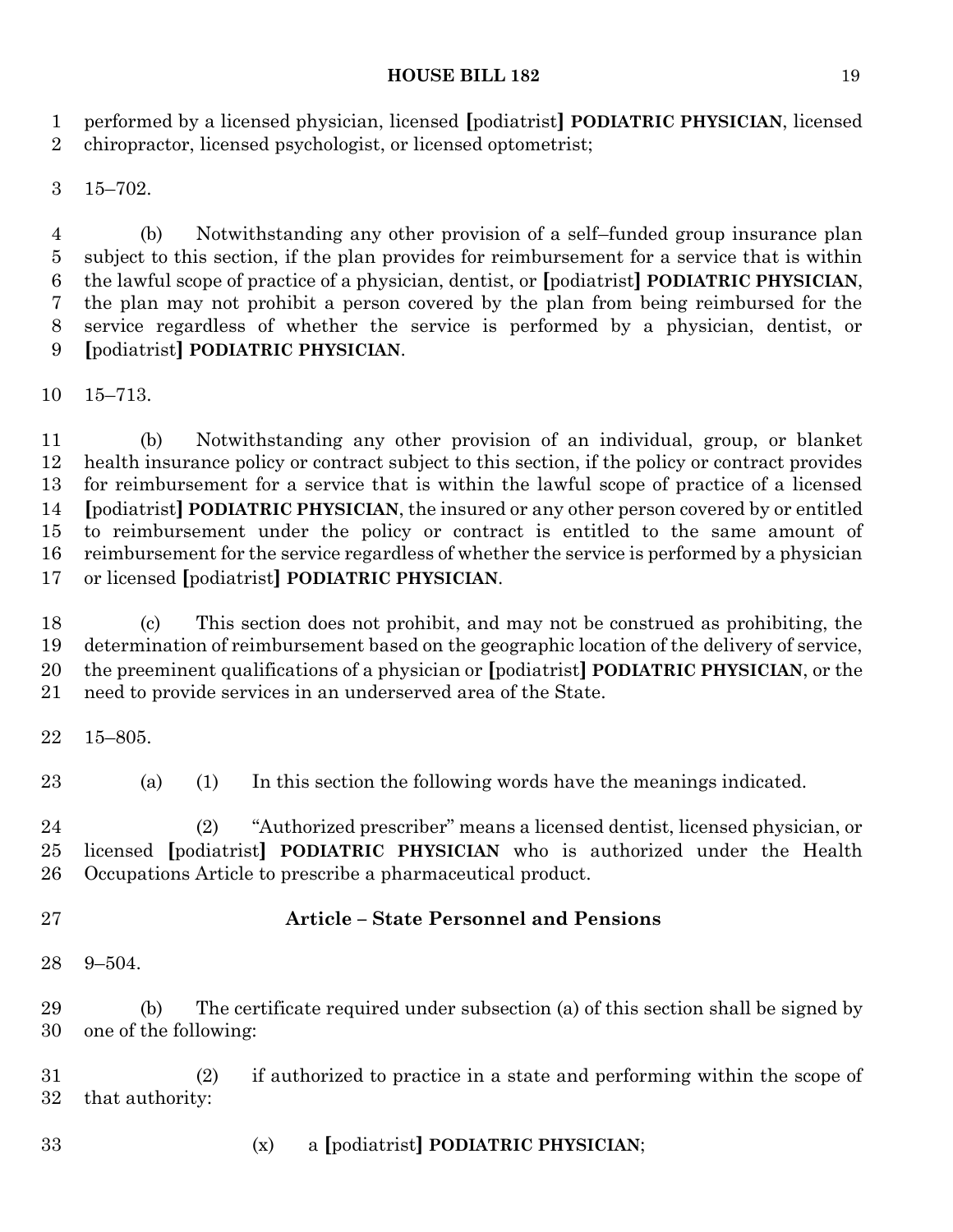|                                 | $20\,$                      | <b>HOUSE BILL 182</b>                                                                                                                                                                                                                                                                                                                                                                                                                                                                                                                            |
|---------------------------------|-----------------------------|--------------------------------------------------------------------------------------------------------------------------------------------------------------------------------------------------------------------------------------------------------------------------------------------------------------------------------------------------------------------------------------------------------------------------------------------------------------------------------------------------------------------------------------------------|
| $\mathbf 1$                     |                             | <b>Article - Transportation</b>                                                                                                                                                                                                                                                                                                                                                                                                                                                                                                                  |
| $\overline{2}$                  | $13 - 616.$                 |                                                                                                                                                                                                                                                                                                                                                                                                                                                                                                                                                  |
| $\boldsymbol{3}$                | (a)<br>(1)                  | In this subtitle the following words have the meanings indicated.                                                                                                                                                                                                                                                                                                                                                                                                                                                                                |
| $\overline{4}$<br>$\bf{5}$<br>6 | (8)                         | "Licensed [podiatrist"] PODIATRIC PHYSICIAN" means a [podiatrist]<br><b>PODIATRIC PHYSICIAN</b> who is licensed by the State Board of Podiatric Medical Examiners<br>to practice podiatry as described in $\S 16-101$ of the Health Occupations Article.                                                                                                                                                                                                                                                                                         |
| 7<br>8<br>9<br>10<br>11<br>12   | (b)<br>(1)                  | The owner of any vehicle described in paragraph (3) of this subsection<br>may apply to the Administration for the assignment to that vehicle of a special disability<br>registration number and special disability registration plates, if a certified nurse<br>practitioner, licensed physician, licensed physician assistant, licensed chiropractor,<br>licensed optometrist, licensed [podiatrist] PODIATRIC PHYSICIAN, or licensed physical<br>therapist certifies, in accordance with paragraph (2) of this subsection, that the applicant: |
| 13<br>14<br>15                  |                             | Has lung disease to such an extent that forced (respiratory)<br>(i)<br>expiratory volume for one second when measured by spirometry is less than one liter, or<br>arterial oxygen tension (PO2) is less than 60 mm/hg on room air at rest;                                                                                                                                                                                                                                                                                                       |
| 16<br>17                        |                             | Has cardiovascular disease limitations classified in severity as<br>(ii)<br>Class III or Class IV according to standards accepted by the American Heart Association;                                                                                                                                                                                                                                                                                                                                                                             |
| 18                              |                             | Is unable to walk 200 feet without stopping to rest;<br>(iii)                                                                                                                                                                                                                                                                                                                                                                                                                                                                                    |
| 19<br>20                        |                             | Is unable to walk without the use of, or assistance from, a brace,<br>(iv)<br>cane, crutch, another person, prosthetic device, or other assistive device;                                                                                                                                                                                                                                                                                                                                                                                        |
| 21                              |                             | Requires a wheelchair for mobility;<br>(v)                                                                                                                                                                                                                                                                                                                                                                                                                                                                                                       |
| 22                              |                             | Has lost a foot, leg, hand, or arm;<br>(vi)                                                                                                                                                                                                                                                                                                                                                                                                                                                                                                      |
| 23                              |                             | Has lost the use of a foot, leg, hand, or arm;<br>(vii)                                                                                                                                                                                                                                                                                                                                                                                                                                                                                          |
| 24                              |                             | Has a permanent impairment of both eyes so that:<br>(viii)                                                                                                                                                                                                                                                                                                                                                                                                                                                                                       |
| $25\,$<br>26                    | with corrective glasses; or | The central visual acuity is 20/200 or less in the better eye,<br>1.                                                                                                                                                                                                                                                                                                                                                                                                                                                                             |
| $27\,$<br>28<br>29              |                             | 2.<br>There is a field defect in which the peripheral field has<br>contracted to such an extent that the widest diameter of visual field subtends an angular<br>distance no greater than 20 degrees in the better eye; or                                                                                                                                                                                                                                                                                                                        |
| 30<br>$31\,$                    |                             | Has a permanent disability that adversely impacts the<br>(ix)<br>ambulatory ability of the applicant and which is so severe that the person would endure a                                                                                                                                                                                                                                                                                                                                                                                       |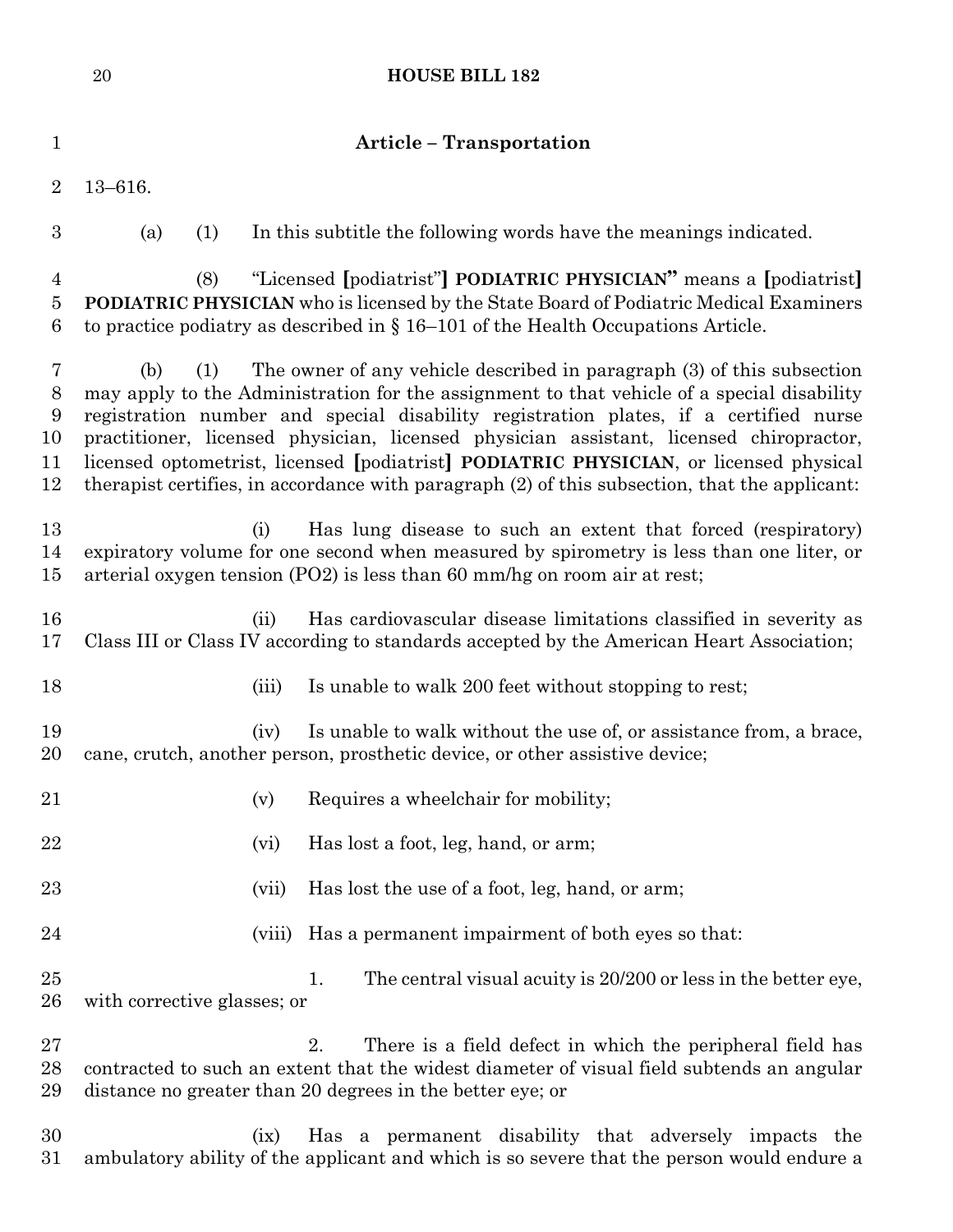hardship or be subject to a risk of injury if the privileges accorded a person for whom a vehicle is specially registered under this section were denied.

 (2) For the purposes of this section, the qualifying disabilities specified in paragraph (1) of this subsection shall be certified as follows:

 (ii) A licensed chiropractor, licensed **[**podiatrist**] PODIATRIC PHYSICIAN**, or licensed physical therapist may certify conditions specified in paragraph (1)(iii) through (vii) and (ix) of this subsection;

13–616.1.

 (a) A person may apply to the Administration for a parking placard on a form provided by the Administration if the applicant:

 (2) (i) Has a permanent disability as described in § 13–616(b)(1) of this subtitle and as certified by a licensed physician, licensed physician assistant, licensed chiropractor, licensed optometrist, licensed **[**podiatrist**] PODIATRIC PHYSICIAN**, or licensed physical therapist, as defined in § 13–616(a) of this subtitle; or

 (j) In accordance with the provisions of this section, each board for licensed physicians, licensed physician assistants, licensed chiropractors, licensed optometrists, licensed **[**podiatrists**] PODIATRIC PHYSICIANS**, or licensed physical therapists shall be responsible for the development and maintenance of a database system, with which the Administration can interface and verify licensure.

13–616.2.

 (a) A person may apply to the Administration for a temporary parking placard on a form provided by the Administration if:

 (1) (iii) A licensed physician, licensed physician assistant, licensed chiropractor, licensed optometrist, licensed **[**podiatrist**] PODIATRIC PHYSICIAN**, or 25 licensed physical therapist, as defined in  $\S$  13–616(a) of this subtitle, certifies that the disability is not permanent but would substantially impair the applicant's mobility or limit or impair the applicant's ability to walk for at least 3 weeks, and is so severe that the applicant would endure a hardship or be subject to risk of injury if the temporary parking placard were denied; or

 (c) (1) A temporary parking placard for a person with a disability issued under this section shall be valid for a period of time the licensed physician, licensed physician assistant, licensed chiropractor, licensed optometrist, licensed **[**podiatrist**] PODIATRIC PHYSICIAN**, or licensed physical therapist has determined that the applicant, the dependent of the applicant, or the individual who depends on the applicant for transportation is likely to have the disability, not to exceed 6 months.